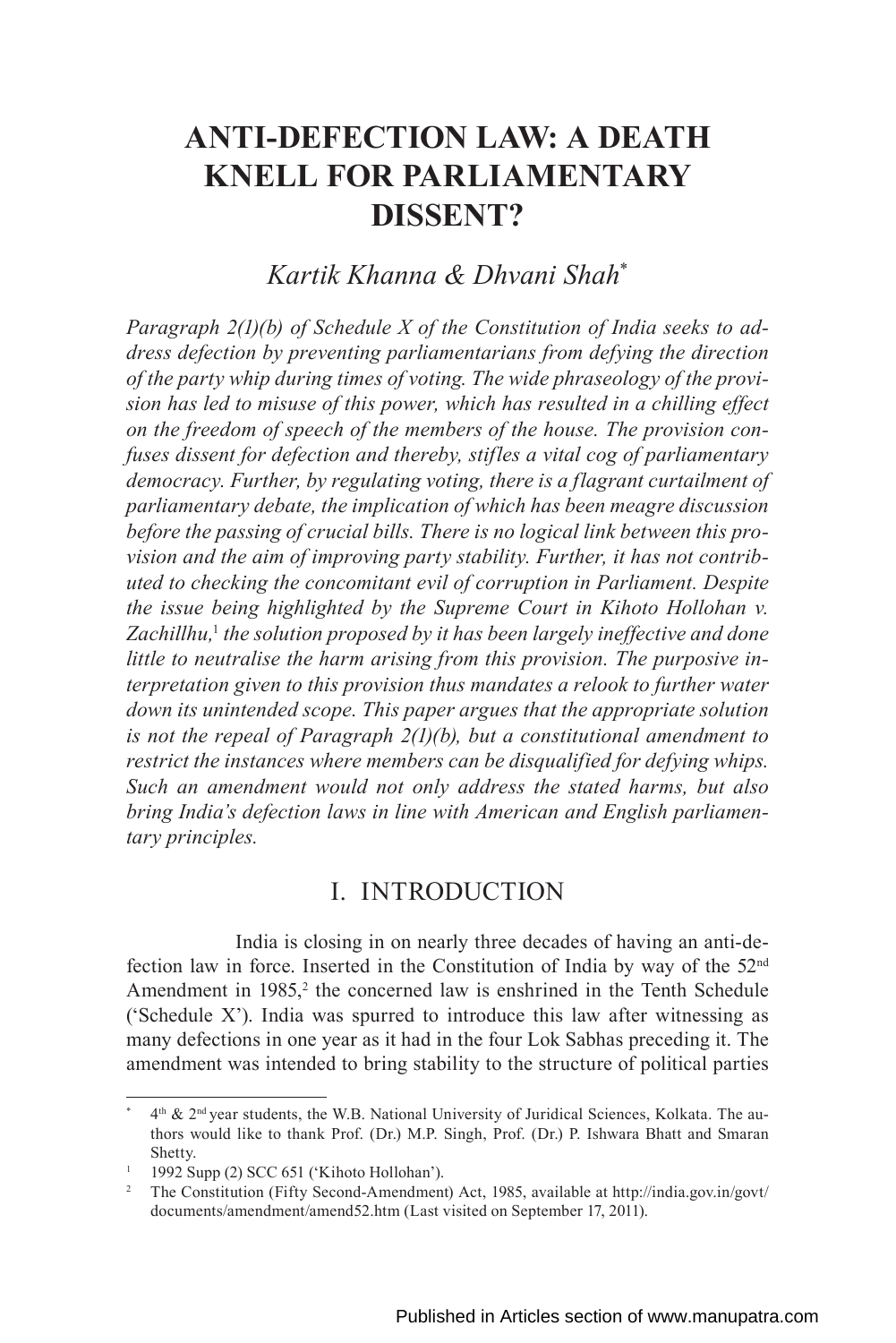and strengthen parliamentary practice by banning floor-crossing. The prior failure to deal with this issue had lead to rampant horse-trading and corruption in daily parliamentary functioning. Schedule X was thus seen as a tool to cure this malaise.<sup>3</sup> The import of this constitutional measure meant that once a member was elected under the symbol of a political party to Parliament, the member could not later opt to leave that party or switch to another party. Independent members of Parliament on the other hand would be liable upon moving to the folds of a political party subsequent to the election.

The most intriguing provision and the subject of this paper, however, lies in Paragraph 2(1)(b) of Schedule X and reads:

> "2. **Disqualification on ground of defection.-** (1) Subject to the provisions of Paragraphs 4 and 5, a member of a House belonging to any political party shall be disqualified for being a member of the House—

 $[\ldots]$ 

(b) if he votes or abstains from voting in such House contrary to any direction issued by the political party to which he belongs or by any person or authority authorised by it in this behalf, without obtaining, in either case, the prior permission of such political party, person or authority and such voting or abstention has not been condoned by such political party, person or authority within fifteen days from the date of such voting or abstention[…]"

Floor-crossing, therefore, is not the only form of defection envisaged under Schedule X. In the occasion of a direction being issued by a political party to vote in a particular manner on a matter, the member of the party is mandated to comply with the direction. Anything contrary to this directive is also perceived as an act amounting to defection.

This paper argues for watering down the current formulation of the defection law in order to preclude voting from its ambit. Two arguments are advanced to this effect. First, the right to vote for or against party lines is a genuine exercise of free speech in Parliament. This freedom of expression is vital in Parliament particularly as it can be a source of dissent in governance. We, therefore, conclude that the aforementioned provision of Schedule X mistakes a legitimate avenue of dissent as an act *constituting* defection. By giving every member the opportunity of actually forming an opinion, parliamentary debate can be fostered. This would shift the focus of political parties

M.P. JAIN, INDIAN CONSTITUTIONAL LAW 62 (2010).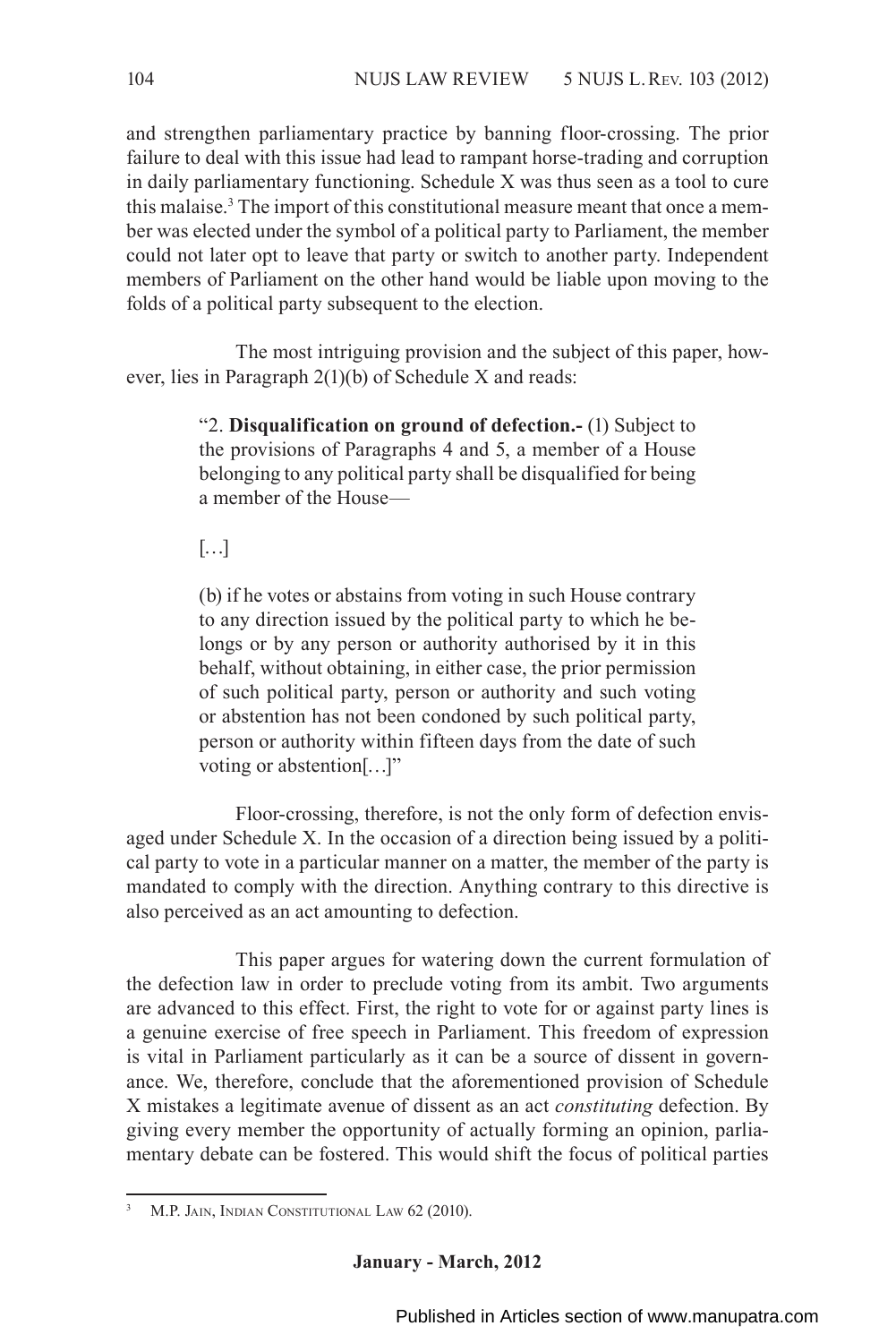from merely giving directions to *convincing* members of the merits of a particular vote. Second, the paper argues that anti-defection law is not the optimal means to check bribery in voting in Parliament. That being the case, even the impugned provision, although wide in its phraseology, is inadequate to cure the malaise of cash for votes. This vital check will instead come from correcting the wrong course taken in *P.V. Narasimha Rao* v. *State*, 4 which held that even voting tainted by bribery was absolved from judicial scrutiny as per the provisions of the Constitution.

The relaxation of anti-defection law in times of voting will not contravene the intention behind enacting Schedule X. Fostering free and fearless voting shall instead, as in the case of America and Britain, cement the credentials of our Parliament as an impervious pillar of government. To establish a case for the same, we will elucidate in Part-IV, the problems arising out of Paragraph 2(1)(b) that persist in spite of a 'purposive interpretation of the same by the Supreme Court'<sup>5</sup>. Part-III will look at legislative practice in Britain and the United States to glean the wisdom behind allowing members to speak and vote freely with limited restrictions, internal to political parties. In Part-IV, we will conclude with suggestions as to how to reconcile this provision with the Indian ideals of parliamentary democracy.6

### II. THE HARMS OF AN ENCUMBERED VOTE

Defection law was introduced in the country in order to check the rampant practice of parliamentarians abandoning their original parties to join rival political groups. The need to check this mischief was heightened by the fact that defection was being used as a weapon to engineer the toppling and creation of governments. Anti-defection law was thus seen as a reaffirmation of India's democratic ideals by ensuring that only citizens have a say in government making.

Paradoxically, Schedule X has created profound anti-democratic ramifications in the Indian polity. In our parliamentary system where work should be conducted through debate and discussion, Paragraph 2(1)(b) seems to have curtailed both. It mandates that once the political party or its authorised person has directed voting on a matter in a particular way, a parliamentarian cannot vote in a contrary manner. The authorised person specified in Paragraph  $2(1)(b)$  refers to the whip of a political party, a formulation borrowed from the British Parliament. Whips, as parliamentary functionaries, ensure attendance of party members and enforce voting according to party lines.7

<sup>4</sup> (1998) 4 SCC 626 ('Narasimha Rao').

<sup>5</sup> *See* discussion *infra* Part IV.A.

<sup>6</sup> The discussion contained in this piece will not touch upon floor crossing and its mertis thereof. 7 Subash C. Kashyap, Parliamentary Procedure: The Law, Privileges, Practice and

PRECEDENTS, Vol. II, 2345 (2000). The whips issued in parliament can of three types: one-line,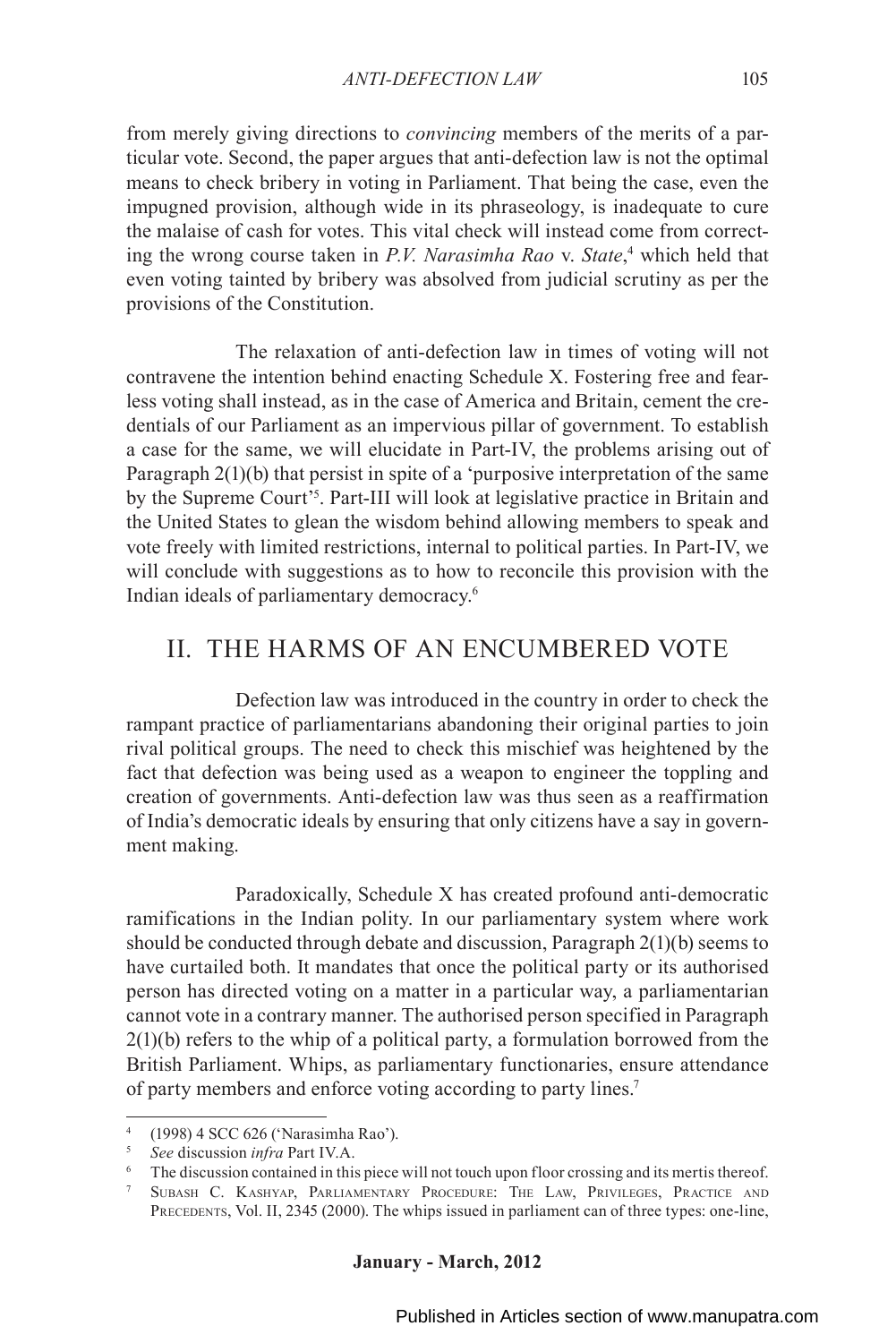Even if the member sees merit in a contrary opinion, this provision restricts individual decision-making and mandates a faithful adherence to the directions of the party whip. By curtailing a parliamentarian's discretion in voting, this provision has effectively mitigated the need for debate in Parliament. An obvious corollary of encumbered voting is that the law has negatived any scope for expressing dissent in the House.<sup>8</sup> In order for a parliamentarian to effectively fulfil his functions, he must have the right to vote according to his conscience and not be tied to his party lines. Allowing for intra-party dissent on the floor of the house is, therefore, in line with the Parliament's duty of ensuring freedom in action of its members.

In addition to the harms enumerated, this paper argues that the impugned provision fails to meets its objective of checking bribery and corruption on the floor of the House. Seeing as the Committee on Defections established by the Ministry of Home Affairs held that corruption is a major cause of defection,<sup>9</sup> retaining Paragraph  $2(1)(b)$  can only be justified against the touchstone of preventing corruption. It will be argued that this objective has not been met and to pose an effective check against this ill, efforts are required to nullify the *Narasimha Rao* judgment.<sup>10</sup>

### *A. THE DEATH OF DEBATE*

The Parliament forms the legislative cog of the three pillars of government. The Parliament does not merely exercise a check on the functioning of the Executive but also includes discussing matters of public interest and voting on bills. Prior to voting, however, it is expected of Parliament to thoroughly debate the issue being considered. The British Parliament, for instance, uses the tool of debate to discharge its functions. These functions, sourced from a medieval understanding of Parliament, refer to any meeting for a speech or conference.11 This has been affirmed by scholars who regard Parliament to be a body entrusted with the task of discussing the different policies of the Government. 12 This responsive function is exercised through constant scrutiny of all the matters brought forward by the Government.13 As is mandated of such an institution, such action ensures that no pillar of the Government is left unregulated.<sup>14</sup>

<sup>12</sup> J.A.G. GRIFFITH, MICHAEL RYLE, PARLIAMENT: FUNCTIONS, PRACTICE AND PROCEDURES 6 (1989).

two-line or three-line, which indicates the severity and importance of the mandate.

<sup>8</sup> V. N. Shukla, The Constitution of India 1064 (M.P. Singh ed., 2008).

<sup>&</sup>lt;sup>9</sup> MINISTRY OF HOME AFFAIRS, REPORT OF COMMITTEE ON DEFECTIONS UNDER THE CHAIRMANSHIP OF Shri Y. B. Chavan (1969).

<sup>10</sup> Narasimha Rao, *supra* note 4.

<sup>&</sup>lt;sup>11</sup> C.H. McILwain, The High Court of Parliament and its Supremacy 27 (1910).

<sup>13</sup> *Id.*

<sup>&</sup>lt;sup>14</sup> L.S Amery, Thoughts on the Constitution 12 (1947).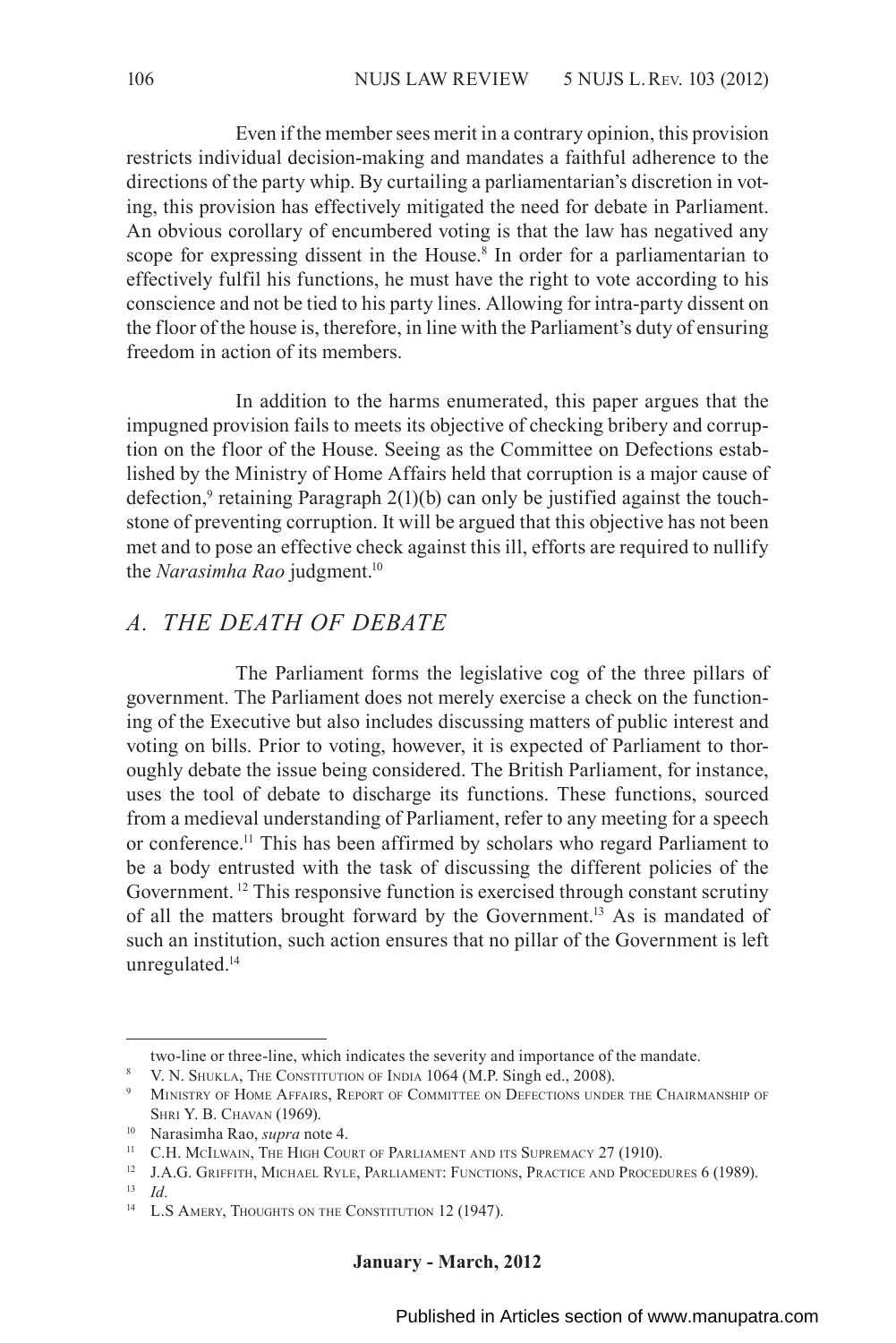The emphasis on debates and discussions is an intrinsic feature of the Indian legislature as well.15 Tellingly, Ryle and Griffith argue that discussions must be of a nature such that the government defends its proposals in response to criticism and alternatives proposed by the opposition.16 Constantly making the Executive defend its position should ordinarily have an impact on the manner in which debate is conducted in the legislature. The operation of Paragraph 2(1)(b) has, however, worked against this theoretical assumption. This is evidenced by the meagre number of debates witnessed in Parliament and the judicial and legislative recognition of the problem.

### 1. Performance in Parliament

Concerns regarding Parliamentary performance most often relate to the drastic reduction in the level and extent of debate. A detailed appraisal of its work rate reveals the inadequate effort put in by its members in performing their duty. In the entire parliamentary session of 2009, 27 percent of the bills passed were debated less than 5 minutes in the Lok Sabha.17 Further, the Lower House has the dubious honour of holding discussions for less than an hour in the case of half the bills that were passed.<sup>18</sup> This is not a practice that has developed overnight and had in fact, festered for a while. In 2007 for instance, this trend was stark considering that the Lok Sabha spent a mere 9 percent and Rajya Sabha, only 12 percent of its time on discussions related to Bills other than Finance Bill and Appropriation Bills.19

In the Monsoon session of 2010, 479 members of the Lok Sabha had an average participation in just three debates. The Congress failed to even muster that average in the session.<sup>20</sup> Nearly one-third of the members of both houses, however, failed to participate in any debate.<sup>21</sup> When seen in context of the fact that the Lok Sabha passed 17 bills while the Rajya Sabha passed 21

<sup>15</sup> S.H. Belavadi, Theory and practice of Parliamentary Procedure in India 174 (1988).

<sup>16</sup> J.A.G. Griffith, Michael Ryle, *supra* note 12, 13.

<sup>17</sup> PRS Legislative Research, *Vital Stats: Parliament in 2009*, available at http://www.prsindia. org/administrator/uploads/general/1262663823~~parliament%20in%202009.pdf (Last visited on August 23, 2011).

<sup>18</sup> *Id.*

<sup>19</sup> PRS Legislative Research, *Vital Stats: Legislation in Parliament*, available at http://www. prsindia.org/administrator/uploads/general/1241757092~~Legislation%20in%20Parliament. pdf (Last visited on August 23, 2011).

<sup>20</sup> PRS Legislative Research, *Vital Stats: M.P. Participation in Monsoon Session 2010*, available at http://www.prsindia.org/administrator/uploads/general/1283599162~~Vital%20Stats%20 -%20MP%20participation%20in%20Monsoon%20Session%202010.pdf (Last visited on August 23, 2011).

<sup>21</sup> PRS Legislative Research, *Vital Stats: Parliamentary Monsoon Session 2010*, available at http://www.prsindia.org/print.php?bill\_id=1277&category= (Last visited on August 23, 2011). What makes this statistic more astonishing is that PRS has collectively regarded interventions in the form of questions during Zero Hour as well as debates on bills and national issues as 'Debates'.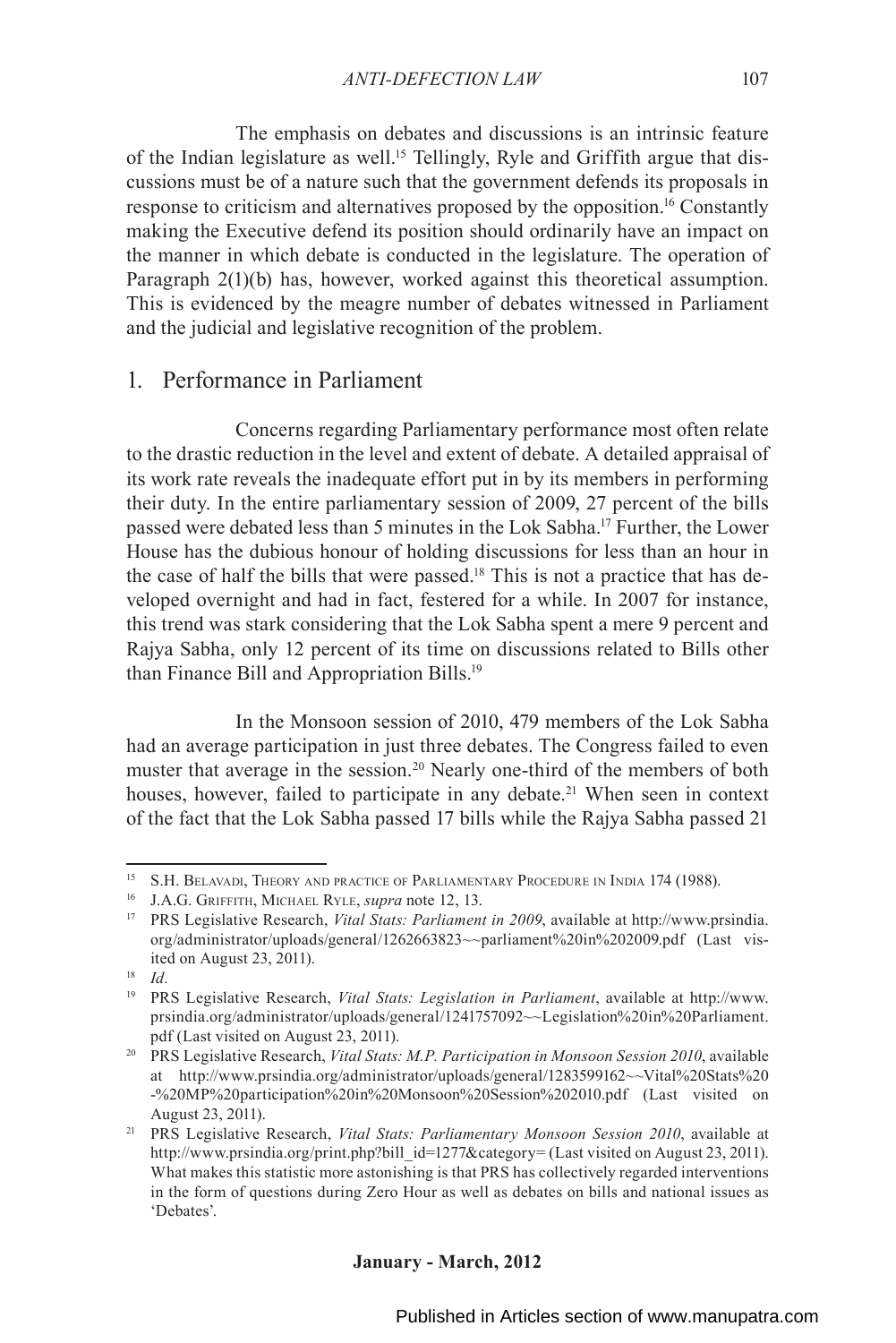bills in this period, this inactivity is astonishing.<sup>22</sup> This culture has manifested itself to the woeful extent of discussions concerning Private Member Bills, a privilege attached to being a member of parliament.<sup>23</sup> Amidst numerous disturbances in 2011, nearly 40% of the bills were passed within an hour.<sup>24</sup> These statistics are actually flattering when compared to the level of debate during the Winter Session of 2009. Nearly half the strength of both houses refrained from participating in any debate whatsoever. Out of the number that actually spoke at all, one-fourth restricted itself to participating in two debates, at most.25 This level of participation is shocking considering that the legislature passed 14 bills in all during this session.26

Legislators respond to the claim of poor performance by referring to the fact that bills are debated in full at Committee stage. It is in fact argued that seeing as these Parliamentary Committees comprise of members across political factions, the discussions usually cover myriad facets. Unfortunately, over 2005 and 2006, the Standing Committees in Lok Sabha have recorded an average attendance of 43.5 percent and only six out of eighteen committees have mustered the 'magic' number of 50 percent.<sup>27</sup>

These figures reflect a Parliament apathetic to the cause of conscientious law making. An ideal Parliament will see the floor debate an issue on its fullest and vote on the merits of the issue. Such are the rigours of anti-defection law that it stifles the precious commodity of exchange. Although it is unclear as to what percentage of the aforementioned inactivity stems from anti-defection law itself, it is clear that its continuance will only aggravate the problem and affect any motivation to deliberate.

### 2. Defections and Debate

Civil society agents and the media have not been oblivious to the appalling performance by the Indian legislature. They attribute the low attendance and participation to a dwindling interest in legislative affairs on the part of the members of the house. Continued instances of non-engagement in parliamentary affairs, has diminished the value of individual parliamentarians. One

<sup>22</sup> *Id.*

<sup>23</sup> PRS Legislative Research, *Vital Stats: Private Member Bills in Lok Sabha*, available at http:// www.prsindia.org/administrator/uploads/general/1265629223~~Vital%20Stats%20-%20 Private%20Member%20Bills%2021Jan2010%20v02.pdf (Last visited on August 23, 2011). Of the 328 bills were introduced in the 14th Lok Sabha, only 14 were discussed.

<sup>24</sup> PRS Legislative Research, *Vital Stats: Parliament in 2011*, available at http://www.prsindia. org/parliamenttrack/vital-stats/parliament-in-2011-2161/ (Last visited on January 25, 2012).

<sup>25</sup> PRS Legislative Research, Vital Stats: Parliament- Winter Session 2009, available at http:// www.prsindia.org/print.php?bill\_id=986&category= (Last visited on August 23, 2011).

<sup>26</sup> *Id.*

<sup>27</sup> National Social Watch, *Citizen's Report on Governance and Development 2010*, available at http://socialwatchindia.net/publications/citizens-report/citizens-report-on-governance-anddevelopment-2010-executive-summary (Last visited on September 22, 2011).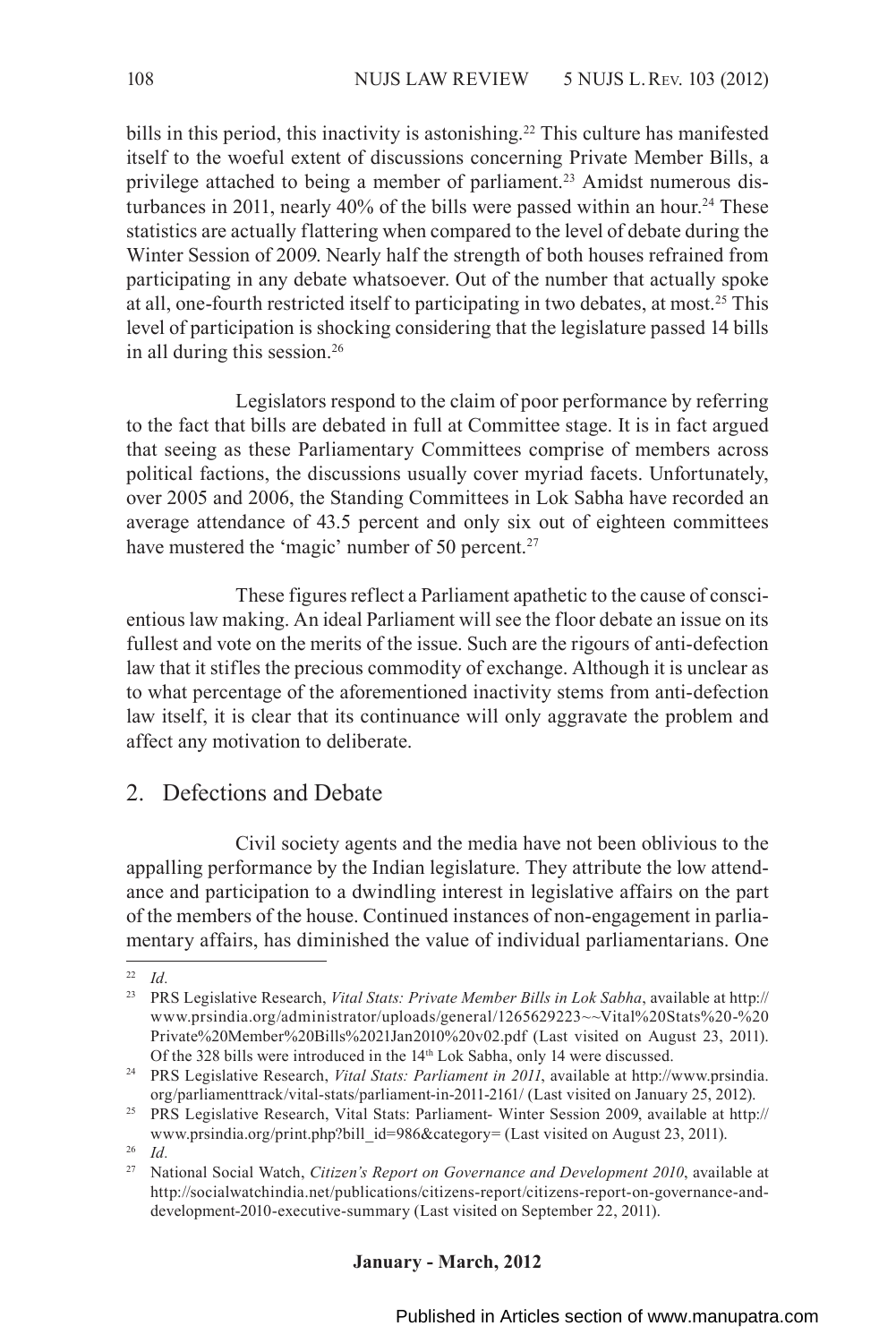of the structural reasons of the same has been attributed to the anti-defection law.28 In this vein, Paragraph 2(1)(b) especially dwindles the need for any debate. Considering that members of a particular political party are effectively ordered to vote in a particular manner, there is little incentive for a parliamentarian to even contemplate discussing a position contrary to that decided upon by the party leaders.<sup>29</sup> This issue came to the forefront recently when the Women's Reservation Bill, 2010 was tabled in the Rajya Sabha. It was reported that several parliamentarians had voted in favour, despite being vehemently opposed to the bill, owing to being bound by a whip.30 Such instances reveal the rot in the parliamentary structure in India. To extract the best and most effective performance from our legislature, we must provide all avenues of effective debate. The endeavour must be to facilitate and more importantly, incentivise a member of the house to speak his mind.

The *Kihoto Hollohan* judgment reiterated the importance of incentivising parliamentarians to debate. This ability gains significance especially in cases when a member might choose to raise an opinion, different from the line taken by his party. The benefit of such an instance is that:

> "[…] Not unoften the views expressed by the Members in the House have resulted in substantial modification, and even the withdrawal, of the proposals under consideration. Debate and expression of different points of view, thus, serve an essential and healthy purpose in the functioning of Parliamentary democracy. At times such an expression of views during the debate in the House may lead to voting or abstinence from voting in the House otherwise than on party lines [...]"<sup>31</sup>

This observation highlights the value of a distinct opinion in shaping legislative action, by rightly placing a premium on a multitude of opinions being put forth in Parliament. Further, it may add nuances to a bill that are not contemplated if debate on the same is not lively and there is little engagement.

It must be kept in mind that a bill goes through three readings. There is a window to debate the bill at the end of the second and to some extent, third reading. While at the second reading, all the provisions are gone through and thoroughly discussed; the third reading concerns a final discussion about

<sup>28</sup> PRS Legislative Research, *Measuring Effectiveness of the Indian Parliament*: *Summary of Proceedings from the Conference on Effective Legislatures*, available at http://www.prsindia. org/uploads/media/conference/ConferneceSummaryMeasuringParliamentEffectiveness.pdf (Last visited on August 17, 2011).

<sup>&</sup>lt;sup>29</sup> Indian Express, *House for this Debate?*, January 3, 2007, available at http://www.indianexpress.com/news/house-this-for-debate/19938/0 (Last visited on August 20, 2011).

<sup>30</sup> The Telegraph, *Agree to Disagree*, April 21, 2010 available at http://www.telegraphindia. com/1100421/jsp/opinion/story\_12362774.jsp (Last visited on August 20, 2011).

<sup>31</sup> Kihoto Hollohan, *supra* note 1, ¶43.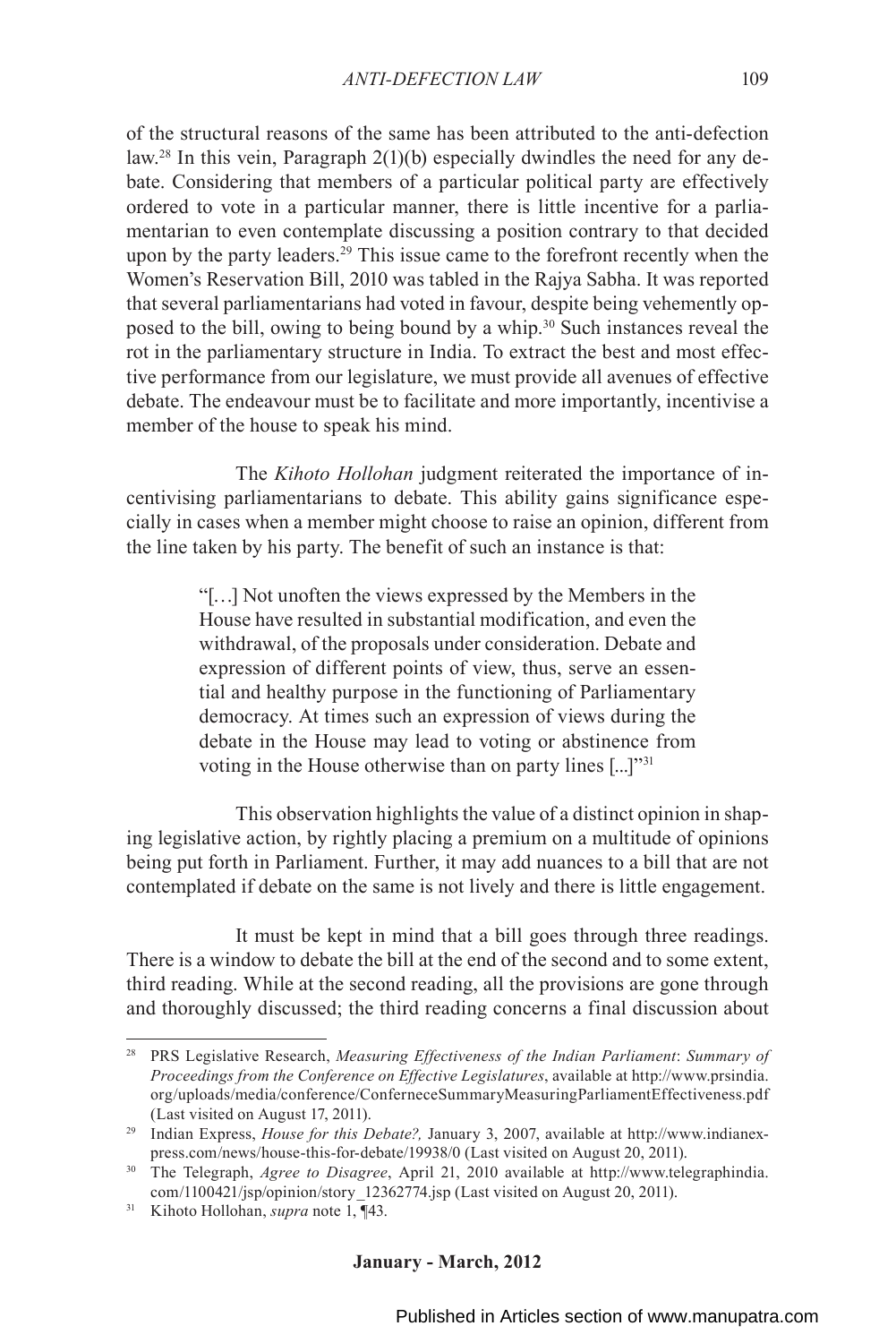passing or not rejecting the bill. The third reading cannot repeat the detailed analysis of the second reading. There is thus, scope for debate at the final stage, limited only to the reasons for why the bill should finally be passed or rejected. A debate of limited nature, however, becomes vital seeing as it ideally affects the manner of voting on the bill. The issuance of a whip and concomitant threat of disqualification, however, distorts this regular practice as the purpose of the last two readings is rendered useless by mandating how voting is to be conducted. Even where the bill is tabled before a Committee, it has been previously noted that a bill is not subjected to adequate scrutiny due to low attendance of its members.32 In such a case, the third reading assumes greater significance. This importance when seen with the aforementioned statistics makes the ineptitude of the Parliament stark.

The Parliament is the body representing the length and breadth of India. It is the embodiment of the consciousness of the nation. In this regard, the legislature owes it to the electorate to ensure that it conducts business in the fairest and most efficient manner. It is astonishing that Paragraph 2(1)(b) has curtailed an air of democracy in the intrinsically democratic entity, the Parliament.<sup>33</sup> The effect of this restriction has transcended into the right of conscientious dissent being denied to members of parliament as well.

### *B. THE CURTAILMENT OF DISSENT*

Premised on the actions of debate and discussion, all procedures and rules of functioning of Parliament must be aimed towards facilitating this end. Only when there is free debate, can there be scope for parliamentarians to express dissent. This dissent may manifest itself in the form of discussion and most importantly, through vote as well. The right to vote without encumbrances is tantamount to free speech. Considering that members enjoy a broad privilege concerning speech and expression,  $34$  voting must enjoy the same protection and be exercised free from any restriction. Further, curtailing this privilege by way of Paragraph 2(1)(b) is counter-productive.

#### 1. Voting and Freedom of Speech in Parliament

Parliamentarians are vested with numerous privileges to ensure their effective functioning. Art. 105 of the Constitution elucidates the nature of the privilege in the following words:

<sup>32</sup> National Social Watch, *supra* note 27*.*

<sup>33</sup> Nick Robinson, *Expanding Judiciaries: India and the Rise of the Good Governance Court*, 8 Wash. U. Global Stud. L. Rev. 1 (2009).

<sup>34</sup> Constitution of India, Art. 105(1).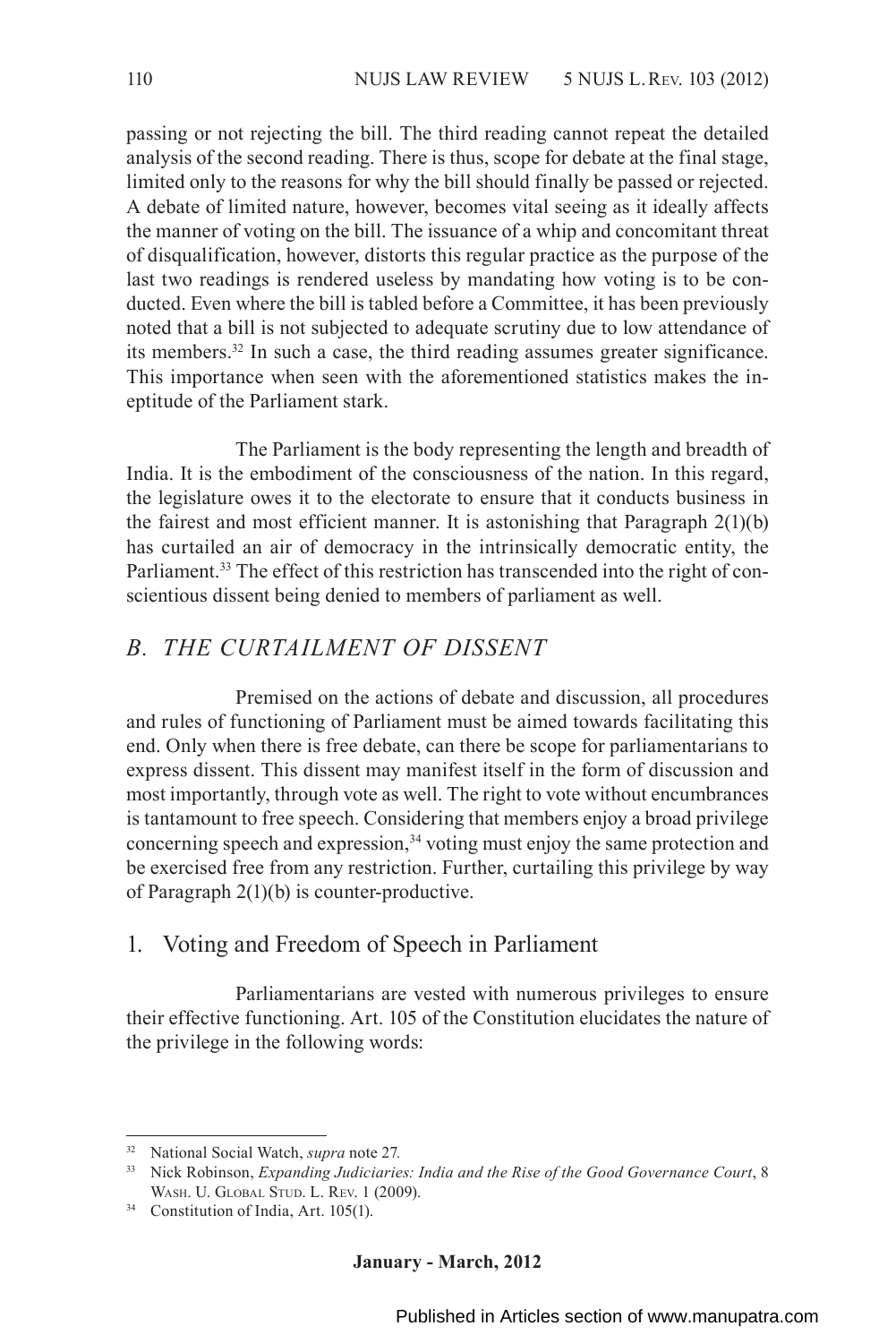"(1) Subject to the provisions of this Constitution and to the rules and standing orders regulating the procedure of Parliament, there shall be freedom of speech in Parliament.

(2) No member of Parliament shall be liable to any proceedings in any court in respect of any thing said or any vote given by him in Parliament or any committee thereof […]"

This privilege vested in the member of the House, grants a right akin to that enshrined in Art. 19(1)(a), which guarantees a fundamental freedom of speech and expression to all persons. Parliamentarians are provided this freedom only when inside the House. The scope of this privilege has been tested in courts before. It has been conclusively established that Art. 105(1) and its equivalent Art. 194(1) are parliamentary privileges and not fundamental rights.35 It has, however, been held that the extent of this privilege is much wider than any right vested in an ordinary person. While reasonable restrictions apply in the case of Art. 19, no such restrictions have been imposed in case of Art. 105. This is indicative of the greater rights that parliamentarians enjoy. Members can, for instance, defame another without fear of censure unlike citizens under Art. 19.36

Aside from unrestricted speech, the Constitution provides for free voting in Parliament.37 Generally, courts have regarded voting by ordinary citizens to be a part of speech on the grounds that it is a tool of expressing feelings, sentiments, ideas or opinions of an individual.<sup>38</sup> The right to vote for the candidate of one's choice is nothing but freedom of voting, and it is the essence of democratic polity. While the right to vote is a statutory right, the freedom to vote is considered a facet of the fundamental right enshrined in Art.  $19(1)(a)$ .<sup>39</sup> Every person has the right to form his opinion about any candidate. Casting a vote in favour of one or the other candidate is tantamount to expression of this preference.40 This final stage in the exercise of voting marks the accomplishment of freedom of speech of the voter.<sup>41</sup> Extending this finding to voting in Parliament, voting becomes an essential element of the freedom under Art. 105(1). Voting by members must not thus, be restricted by Paragraph 2(1)(b).

<sup>35</sup> *See* K. Ananda Nambiar v. Chief Secretary to the Govt. of Madras, AIR 1966 SC 657 ¶19.

<sup>36</sup> *See* Madhavi Diwan, Facets of Media law 102 (2006).

<sup>37</sup> Constitution of India, Art. 105(2).

<sup>38</sup> Mian Bashir Ahmad v. State of J&K, AIR 1982 J&K 26; *See also* People's Union for Civil Liberties v. Union of India, (2004) 2 SCC 476, ¶55.

<sup>39</sup> Jyoti Basu v. Debi Ghosal, (1982) 1 SCC 69: (1982) 3 SCR 318, reiterated in People's Union for Civil Liberties. v. Union of India, (2009) 3 SCC 200.

<sup>40</sup> K.N. Subbareddy, Advocate v. Advocates Association represented by the Secretary of the Association, District Registrar of Societies Registration and Karnataka State Bar Council by its Chairman, ILR 2009 KAR 1697, ¶21.

<sup>41</sup> *Id.*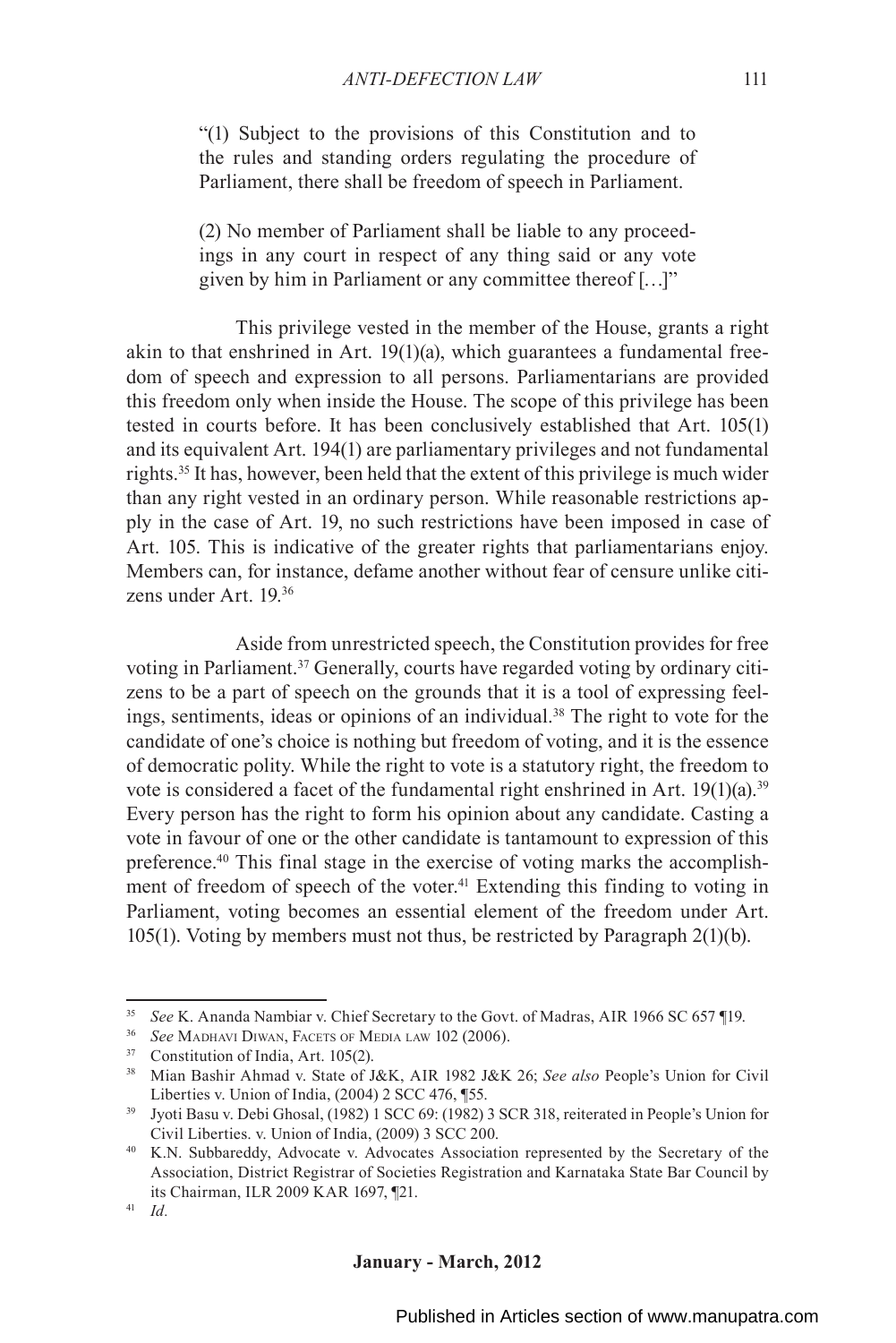Having a restricted right to vote then amounts to an inconsistent situation, seeing as the privilege of unrestricted speech is much wider in the case of parliamentarians. Even assuming that voting is not placed on this pedestal; it is undeniable that voting is also a subject of a privilege under Art. 105(2). This does imply of course, that certain restrictions can be placed on the exercise of this right. Any restriction on the right of a parliamentarian to vote according to his own choice, conviction or conscience is a restriction of the exercise of the right of freedom of speech, and it must be reasonable.<sup>42</sup> A restriction in the form of Paragraph 2(1)(b), however, stifles a legitimate avenue of dissent<sup>43</sup>

### 2. Voting and Dissent

A common understanding of the freedom of speech would entail that a person has a right to his opinion. This opinion may fall in line with the majority or go against the majority and amount to dissent. Nowhere is this dissent more vital than in the Parliament. This is justified owing to the gradual development of a deliberative democracy. This implies that, in contrast with the earlier understanding of a democracy that encompassed mainly voting and interest aggregation, there is focus on justifying all decisions made to the people subject to the same. Such deliberation mandates a critical assessment of all the predetermined interests in the society.44 In Parliament, an inclusive debate is fostered only when parliamentarians can vote freely. If given this right, they should be allowed to vote in any manner they deem fit, even if they go against the whip issued by a party. If decisions are to be made in a deliberative manner, they must be substantiated by the force of reason in Parliament.

 Dissent is widely seen as a challenge to the party and the government, violation of party discipline or maverick bellicosity.45 The underlying reasons for disallowing dissent are two-fold. First, elections in India are seen as being conducted in order to vote parties into power, and not individual parliamentarians. Therefore, there is little emphasis given to the voting history of a particular parliamentarian. As long as a parliamentarian adhered to the party line and avoids any action inviting censure, there is little threat to losing an election for lacking the imagination of differing from the party view.

<sup>42</sup> Mian Bashir Ahmad v. State of J&K, AIR 1982 J&K 26 . *See also* PRS Legislative Research, *supra* note 29.

<sup>43</sup> Subash C. Kashyap, Parliamentary Procedure: The Law, Privileges, Practice and Precedents, Vol. II, 2157 (2000).

<sup>44</sup> John S. Dryzek, Deliberative Democracy and Beyond: Liberals, Critics, Contestations (2000).

<sup>45</sup> Economic Times, *Ruling party as opposition*, September 28, 2010, available at http://articles. economictimes.indiatimes.com/2010-09-28/news/27574743\_1\_political-party-party-discipline-dissent (Last visited on September 16, 2011).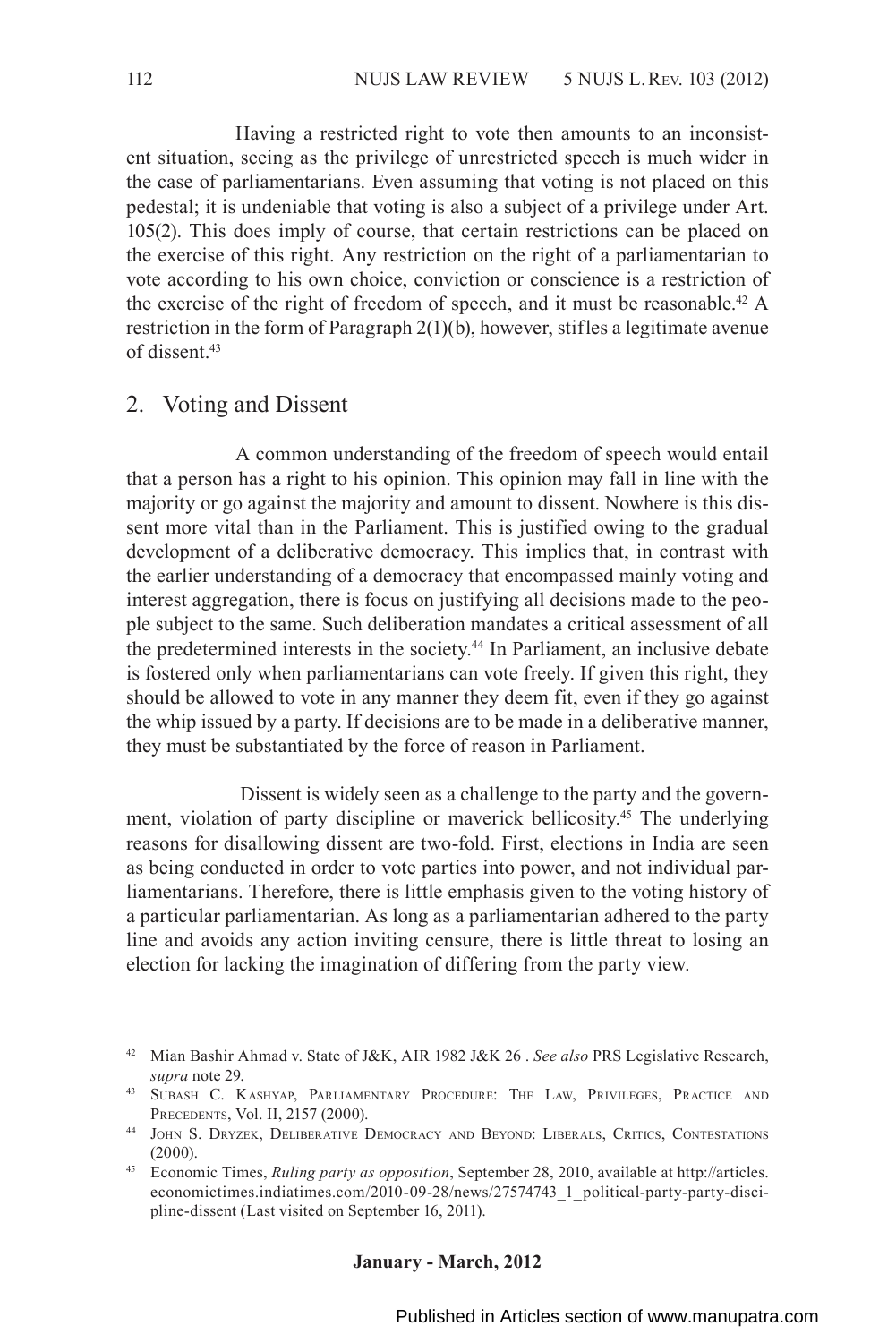Second, expressing dissent in voting has been regarded as a sign of political instability and poor cohesion. In this regard, the *Kihoto Hollohan* judgment cited several scholarly works that elucidated the demerits of allowing dissent.<sup>46</sup>

Undoubtedly, every political party would appreciate unflinching support on the mandate of the day. To cement this aspiration into a binding law, however, disregards the pressures on a parliamentarian when he is to make a decision. A parliamentarian's allegiance lies both to his constituency as well as his political party. Allegiance to the party is reflected greatly in the fact that the Member is bound by the directions of the Whip. To balance his interests, however, he cannot ignore the interests of his constituency and must give credence to the same when appropriate. It is fallacious to consider such conduct as being disloyal to the party or as reflecting poorly on the cohesion of the party. Members belonging to the same political party may obviously have different opinions on a matter and expression of such difference of opinion may result in modification or withdrawal of proposals under consideration.<sup>47</sup> Such a result is possible only if members express dissent. Intra-party dissent or intra-party debates, both a core element of intra-party democracy, are contingent on the willingness of the leaders to allow members to vote against party lines.

Anti-defection law deals with the malaise of floor-crossing, which essentially hampers the functioning of the legislature. Dissent, however, would not pose a similar problem seeing as it is an intrinsic cog of a parliamentary democracy. Disqualification under Paragrpah 2(1)(b) then, confuses dissent for defection.

Voicing dissent is still seen as defection in parliamentary politics. The right to dissent is stifled by the frequent use of whips by political parties in order to protect their interests. This results in the unnecessary issuance of whips for trivial matters or as a fake display of party cohesion. The misuse of anti-defection law greatly reduces the authority that a member can exercise when called upon to vote.<sup>48</sup> His right to dissent is rarely or never exercised during voting. This is one of the reasons why the Law Commission recommended that the Government should restrict issuing whips only to situations when the Government is in danger.<sup>49</sup> Unfortunately, the issuance of whips is not governed by any law or rules framed under the Tenth Schedule or under Rules of Procedure and Conduct in the Lok Sabha/Rajya Sabha.50 It is regulated as

<sup>46</sup> Griffith & Ryle, On Parliament, Functions, Practice & Procedure 119 (1989) *as cited in*

Kihoto Hollohan, *supra* note 1, ¶19. 47 Kihoto Hollohan, *supra* note 1, ¶19.

<sup>48</sup> The Hindu, *From roaring lion to timid mouse*, February 26, 2010, available at http://www. thehindu.com/opinion/lead/article113668.ece (Last visted on September 5, 2011).

<sup>&</sup>lt;sup>49</sup> LAW COMMISSION OF INDIA, 170<sup>th</sup> REPORT: REFORM OF THE ELECTORAL LAWS ("170<sup>th</sup> REPORT"), Part-II, Chapter-IV, ¶3.4.2.

<sup>50</sup> *Id.*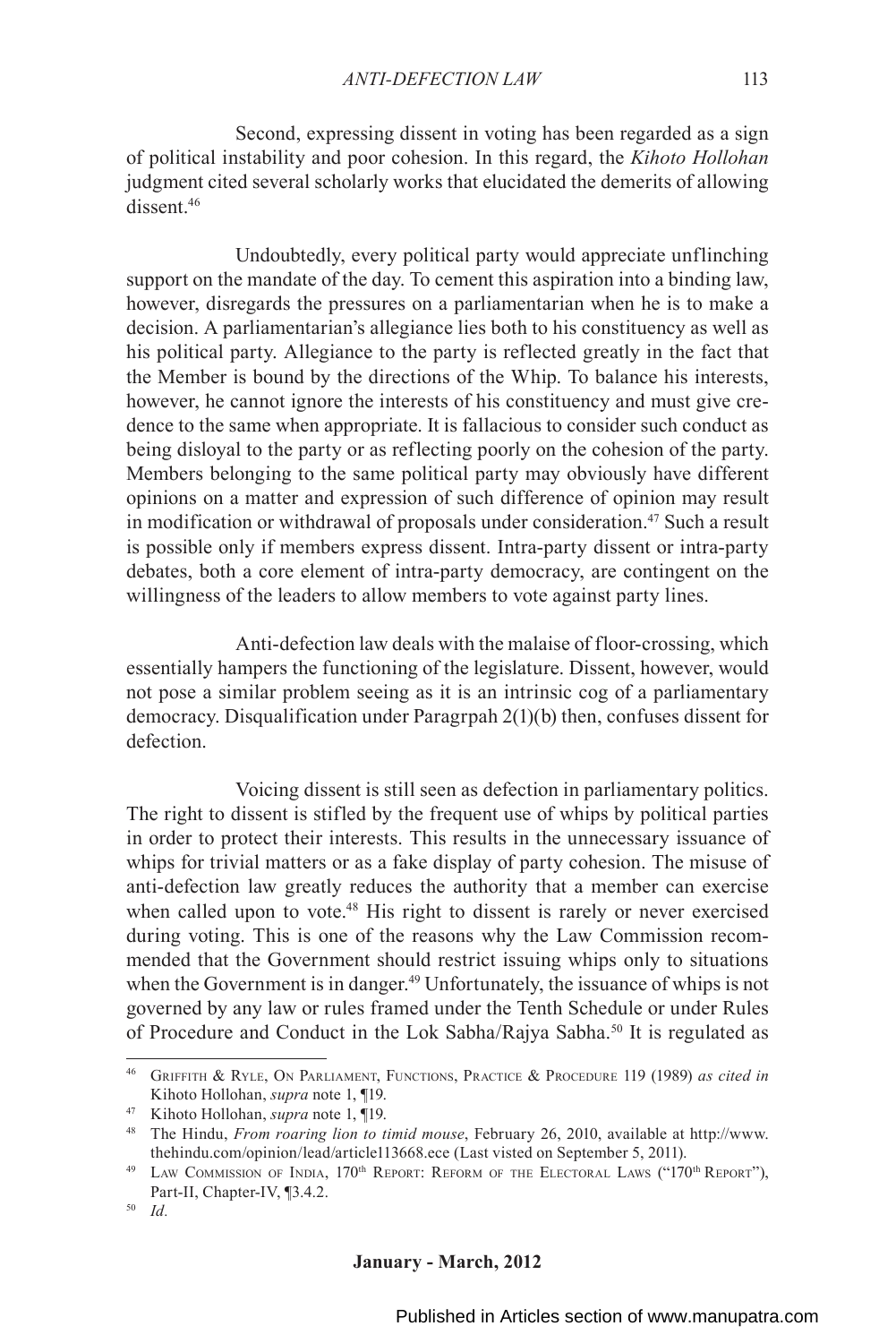a matter of party discretion. Controlling party discretion and judgment in this form, by way of a legislation, would be unsuitable. This trend is disappointing particularly as it means that even those considered qualified to represent the public exercise no individuality and creativity in decision-making.

### *C. PREVENTING CORRUPTION: BARKING UP THE WRONG TREE*

As discussed already, anti-defection law was introduced in order to bring about greater party cohesion on the floor of the Parliament. The rampant 'horse-trading' and rise in corruption in the house to sway loyalties made the advent of this law greater. While the scope of this paper does not concern itself with the merits of banning floor-crossing, the objective of tackling corruption by way of Schedule X and especially, Paragraph 2(1)(b) is questionable. An analysis of why Paragraph 2(1)(b) is unsuited to dealing with the malaise of corruption in the houses of parliament requires an understanding of the mischief that Schedule X sought to address.

The latter half of 1960 saw thousands of political defections. In fact, the Fourth Lok Sabha saw nearly as many cases of defection as the three preceding it as was noted by the Committee on Defections, created by the Lok Sabha to tackle the said malaise.<sup>51</sup> The Janata government of Morarji Desai, for instance, enjoyed two-third support in the Lower House. This safety net proved transitory when the Government fell owing to the defection of 76 MPs, mostly the supporters of Charan Singh. Defections have resulted in positive consequences for parties as well. The Congress (R) had managed to secure 57 seats in the Karnataka assembly prior to the 1971 elections. After it won the elections, this strength rose to 120, owing to defections from the Congress (O) party.<sup>52</sup>

Defections are seen as an action subverting the democratic nature of the Parliament. Being disloyal to the party, on the strength of which a member has come to power, was widely seen as an act stemming from corruption and bribery. Consider the case of parliamentarians who aid the toppling of their own government and then jump ship to become ministers in consequent governments. It would surely require a leap of faith to consider that such acts stem from uncoloured dissent and not from an illegal incentive.

In light of this short history, it is clear that Schedule X is seen as a tool of tackling corruption as well. We, however, believe that Paragraph 2(1)(b)

<sup>51</sup> Committee of Defections *as cited in* Kihoto Hollohan, *supra* note 1, ¶6: "Compared to roughly 542 cases in the entire period between the First and Fourth General Election, at least 438 defections occurred in these 12 months alone*.*".

<sup>52</sup> *See* P.M. Kamath, *Politics of Defection in India in the 1980s*, 25(10) Asian Survey 1039, 1041 (1985).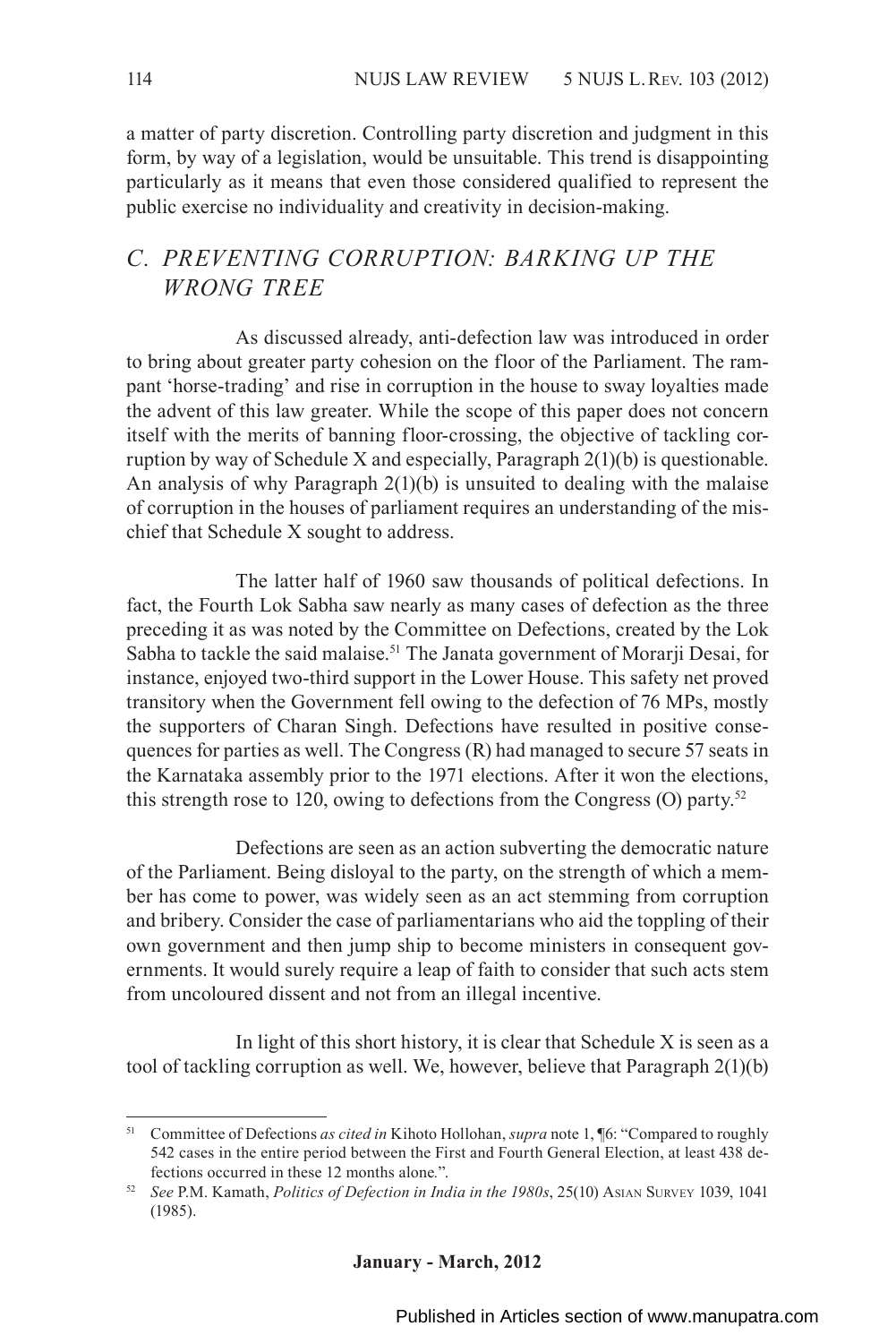does not meet this objective and falls short of adequately dealing with bribery in Parliament.

### *D. P.V. NARASIMHA RAO JUDGMENT*

Compelling a member of Parliament to vote in a particular manner to prevent corruption in times of voting amounts to a solution that far exceeds the problem sought to be addressed. As addressed already, not only is Paragraph 2(1)(b) unsuitable to tackle corruption, it also creates more problems for the effective functioning of Parliament.

Contemplate a house of Parliament bereft of an anti-defection law. In such a scenario, it is envisioned that the erstwhile practices of rampant defection will continue unabated. To deal with this issue, not only has anti-defection law banned floor-crossing, it has also prevented voting according to the interests of the individual parliamentarian. Accordingly, owing to the sanction of disqualification attached, the cost of corruption in influencing a vote has increased dramatically.

Importantly, Paragraph 2(1)(b) has not cured the mischief of corruption in voting; it has merely increased the costs attached to it. This is problematic for two reasons. First, to reiterate our argument, voting is not an activity that needs to be regulated by defection law as it falls outside its ambit. *Second*, defection is not the suitable check to corruption in voting. This check must stem from appropriate penal measures that can be utilised to eliminate the problem of corruption from Parliament.

The case of *P.V. Narasimha Rao* v. *State*<sup>53</sup> is the primary reason why corruption in voting will persist. This case concerned a no-confidence motion initiated against the P.V. Narasimha Rao-led coalition government in 1991. The government survived the challenge by a margin of 14 votes. After the voting, it was alleged that bribes had been given to members of Jharkhand Mukti Morcha and supporters of Janta Dal, to help defeat the motion.<sup>54</sup> An FIR was lodged to that effect as well. The Special Judge of the CBI Court took cognisance of the offences of bribery and criminal conspiracy, allegedly committed while voting. The Delhi High Court affirmed this holding.<sup>55</sup>

The challenge before the Supreme Court concerned the issue of whether a parliamentarian was protected from being prosecuted in a criminal court for voting stemming from a bribe by virtue of the privilege vested in Art. 105(2) of the Indian Constitution. The majority judgment held that a parliamentarian cannot be charged under the Prevention of Corruption Act and Indian

<sup>53</sup> Narasimha Rao, *supra* note 4.

<sup>54</sup> *Id.*, ¶2.

<sup>&</sup>lt;sup>55</sup> JAGDISH SWARUP, CONSTITUTION OF INDIA 1840 (L.M. Singhvi ed., 2006).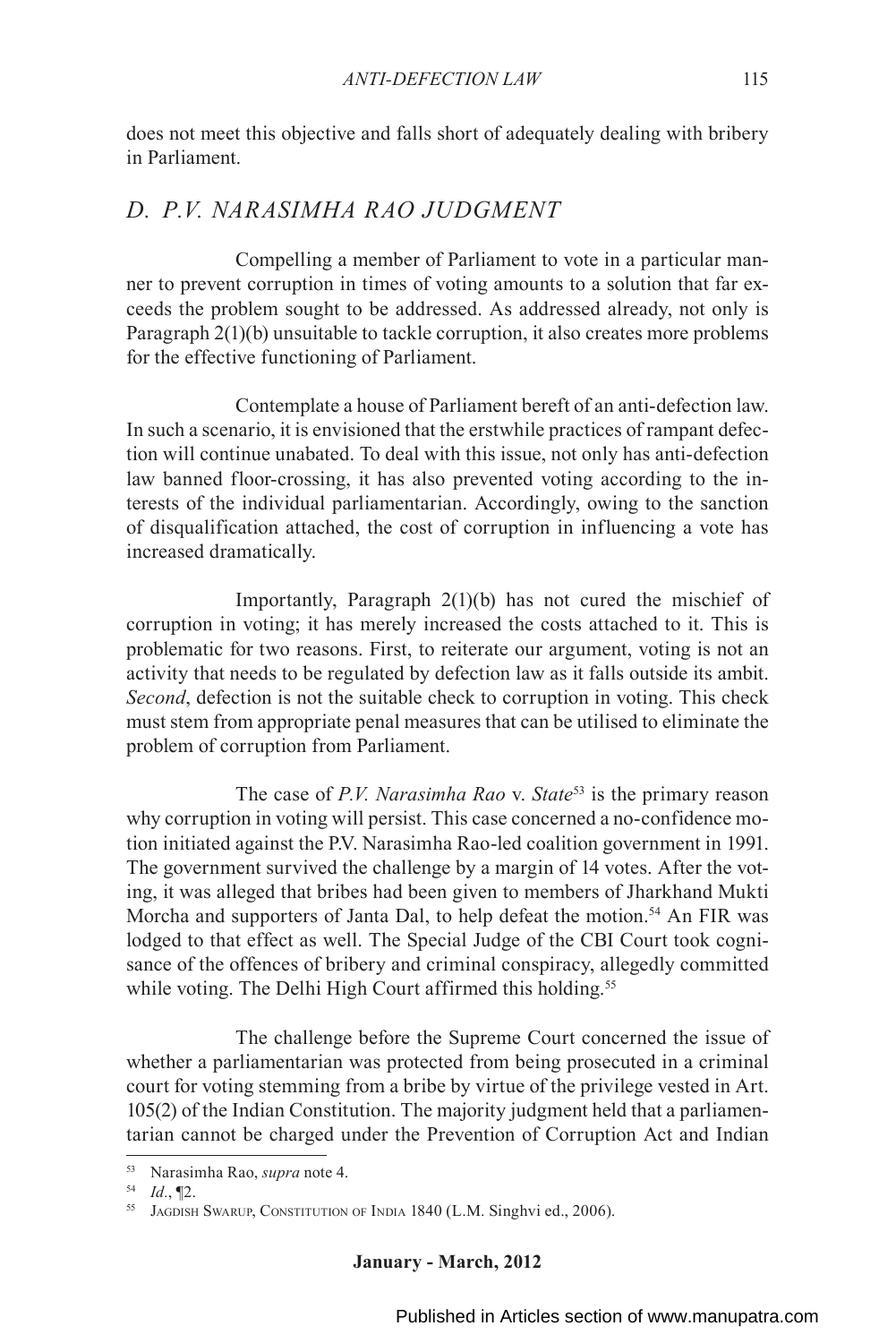Penal Code for conspiracy and bribery in light of the privilege given by Art. 105. The said Article provides that no member can be held liable in court in respect of anything said or any vote cast in Parliament.<sup>56</sup>

The Court read this provision extremely broadly to cover *all* cases of voting in Parliament. Clearly, the purpose of this provision was to prevent a situation in which a parliamentarian is admonished by the judiciary owing to a vote he has given in the House. In no way, however, should this provision have been read to absolve parliamentarians of crimes associated with voting a particular way.57 The Court made an irrational observation in holding that voting in any form is an activity internal to the functioning of the Parliament. Acts of corruption and bribery are external to this parliamentary functioning and must be dealt with by the penal laws of the country. This conclusion stems from the logical reason that a parliamentarian is absolved of any challenge arising from his speech or vote *in the capacity of being a member of the house.* This privilege obviously will not extend to cases where a parliamentarian provides or accepts a bribe to sway voting on a particular issue.58 A vote *legitimately* cast then, will by virtue of Art. 105, be prevented from being challenged before a court of law.

The Court's interpretation poses the greatest threat to checking corruption in the House. A criminal offence is most effectively deterred by the imposition of a penal punishment. Absolving parliamentarians of court action for bribery makes defection in times of voting a viable option. Such actions are truly dis-incentivised when the threat of criminal law looms large. It is unreasonable to leave such a lacuna in the law while expecting Paragraph 2(1) (b) to tackle bribery. Reliance on this provision is tantamount to plugging a circular hole with a square peg. The judgment, however, lays down a caveat that cash-for-votes will leave a member liable to a contempt motion in Parliament.<sup>59</sup> While the Parliament can order prosecution in a court where the conduct of a member is an offence as well, $60$  as in the case of bribery in voting, mere reliance on Parliament to act as a watchdog is inadequate. The judgment must be neutralized to add a second prong of check against corruption in Parliament and tighten the noose against members indulging in these actions.

Paragraph 2(1)(b) besides exacerbating fresh problems, does nothing more than raising the cost of swaying a vote in Parliament. As we will discuss while suggesting a solution, regulating voting in times when the

<sup>56</sup> Constitution of India, Art. 105(2): "No Member of Parliament shall be liable to any proceedings in any court in respect of any thing said or any vote given by him in Parliament or any committee thereof […]".

<sup>57</sup> D.D. Basu, Commentary on the Constitution of India 5049 (2008).

<sup>58</sup> *See* Balwant Singh Mallik, *P.V. Narasimha Rao v. State: A Critique*, (1998) 8 SCC J- 1.

<sup>59</sup> Narasimha Rao, *supra* note 4, ¶44.

<sup>60</sup> Krishnan Venugopal & V. Sudhish Pai, Restatement of Indian Law: Legislative Privilege in India 117 (2011).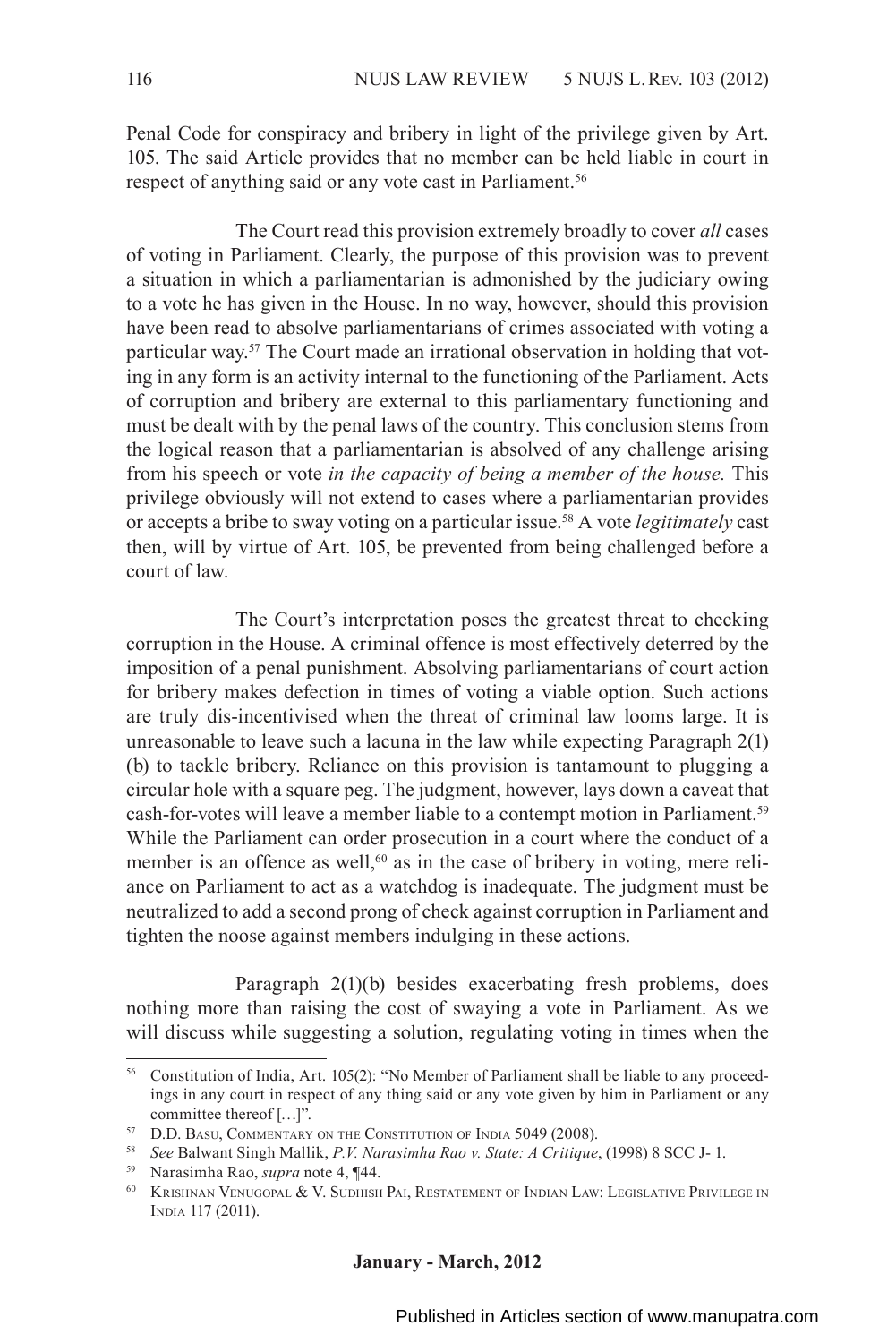existence of the government is threatened, might benefit India. It is, however, time to acknowledge that the sweeping terms of Paragraph 2(1)(b) have proven to cause more harm than good.

# III. LESSONS FROM ABROAD: UNITED STATES AND UNITED KINGDOM

### *A. UNITED STATES AND THE FIRST AMENDMENT*

The United States legislative structure with respect to party discipline follows a more liberal model. In the US, a member of the House has the freedom to vote for any policy and bill without the fear of disqualification. Though the US follows a presidential system, its legislative arm, like India's, fulfils the mandate of the doctrine of separation of powers and exercises a check on the functioning of the Executive. In terms of voting on the floor of the House, therefore, the US model would be worth considering. Proponents of the anti-defection model should note that not only has the US experienced defections, but also, operated without an anti-defection legislation.<sup>61</sup>

Despite the omission of a legal framework to enforce the same, party discipline is emphasised upon. Party discipline in a strict sense, means party cohesion or the ability of the party members in the legislature to come to a consensus on policy matters.62 A degree of control is to be exercised by the party leaders to ensure that the legislators who belong to that particular party vote as a bloc on a legislation, important to the achievement of party objectives.63 This control is not a feature of the Consitution. In fact, it is the internal US party structure that provides for sanctions to be imposed on legislators who do not vote according to party lines.

The question of the constitutionality of legal sanctions imposed on legislators who vote contrary to party lines has been discussed in several landmark cases. These sanctions include the removal of a legislator from an important position on a legislative committee,<sup>64</sup> loss of prospective appointment to

<sup>61</sup> Time, The Crist Switch: Top 10 Political Defections, available at http://www.time.com/time/ specials/packages/completelist/0,29569,1894529,00.html (Last visited on August 14, 2011).

<sup>62</sup> Michael Stokes, *When freedoms conflict: Party discipline and the First Amendment*, 11 J. L. & Pol. 751, 753 (1995).

<sup>63</sup> Jonathan Lemco, *The Fusion of Power, Party Discipline and the Canadian Parliament: A Critical Assessment,* 18 Presidential Stud Q. 283, 284 (1988); *See also* Sara Brandes Crook & John R. Hibbing, *Congressional Reform and Party Discipline: The Effect of Changes in Seniority System on Party Loyalty in the U.S. House of Representatives*, 15 Brit. J. Pol. Sci. 207 (1985).

<sup>64</sup> Beth Donovan, *Democrats may punish Chairmen who defied Clinton on Vote*, 51 Cong. Wkly. Rep. 1411 (1993).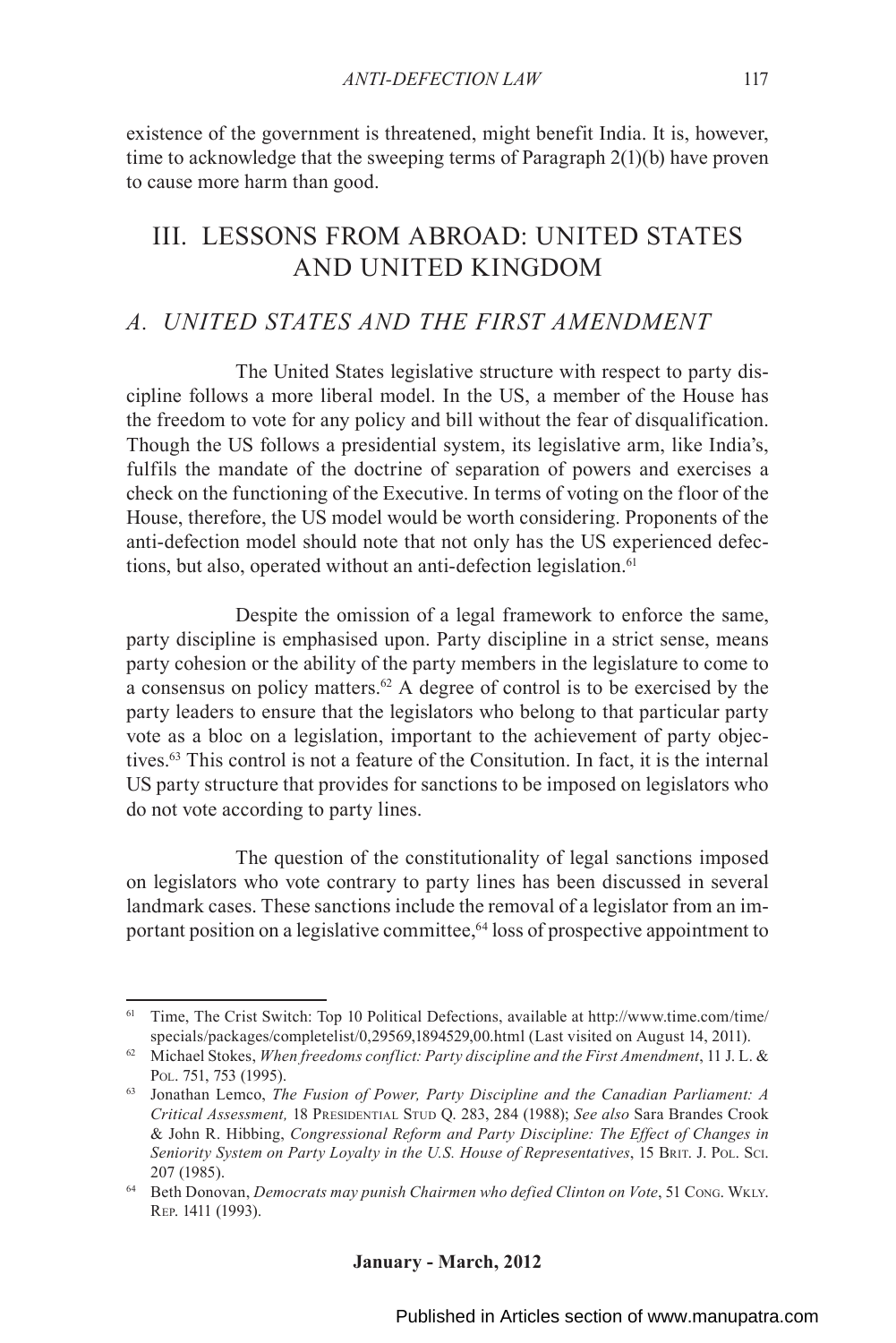the same,<sup>65</sup> or expulsion of the legislator from the party caucus.<sup>66</sup> Interestingly, the arguments against such sanctions have not been culled from the ideals of democracy that justified the lack of an anti-defection law in the first place. In the US as well, the arguments against sanction stem from the First Amendment to the US Constitution, that prohibits the infringement of the freedom of speech. $67$ The argument involving the practice of political parties imposing sanctions in case of voting, contrary to their directions, involves a two-fold discussion*firstly*, on the grounds of freedom of speech of the legislator<sup>68</sup> and *secondly*, on the conflicting freedom of association of a political party.

#### 1. Free Speech for Legislators

The landmark case of *Bond v. Floyd*<sup>69</sup> was among the first to elucidate upon the rights of a legislator in the House. Although not directly dealing with a vote contrary to a party whip, it concerned a legislator who was censured by the House owing to certain anti-Vietnam remarks. The legislator, Julian Bond was diaqualified from the House on the ground that he could no longer fulfil his contitutional oath as a legislator. The Supreme Court overturned this decision of the House on the grounds of it infringing the rights guaranteed by First Amendment.<sup>70</sup> It opined that legislators had an obligation to take a stand on controversial issues.<sup>71</sup> This right was held to be necessary in order for the legisalator to freely participate in discussing policies of governance.<sup>72</sup> The Court went on to hold that legislative speech on controversial issues was an obligation and extended the First Amendment freedoms to legislators who would otherwise, be subject to disciplinary measure of their political parties.<sup>73</sup>

Several other decisions developed the link between First Amendment rights and party disciplinary measures, created by *Bond* v. *Floyd*. This was seen in the matter of *Gewertz* v. *Jackman*, 74 which concerned the removal of a legislator from the Assembly Appropriations Committee. The legislator, Kenneth Gewertz alleged that the removal was vindictive in nature and was a response to criticism expressed by him against the Speaker. While he

#### **January - March, 2012**

<sup>65</sup> Crook & Hibbing, *supra* note 63, 207-211.

<sup>66</sup> Ammond v. McGahn, 390 F. Supp. 655 (D.N.J. 1975).

 $67$  First Amendment, Constitution of the United States of America: "Congress shall make no law respecting an establishment of religion, or prohibiting the free exercise thereof; or abridging the freedom of speech, or of the press; or the right of the people peaceably to assemble, and to petition the Government for a redress of grievances."

<sup>68</sup> Bond v. Floyd, 385 U.S. 116 (1966) ("Bond").

<sup>69</sup> *Id.*

<sup>70</sup> Karen Atkinson, *Constiutional Law - Free Speech - Judicial Review of Qualifications of Legislators – Bond v. Floyd*, 385 U.S. 116: *87 S. Ct. 339 (1966)*, 9 Wm. & Mary L. Rev. 245 (1967).

<sup>71</sup> *Id.*, 137.

<sup>72</sup> *Id*.

<sup>73</sup> *See* L.H.B., Jr. & A.S.C*, The Julian Bond Case,* 52(7) Virginia L. Rev. 7 (1966) 1309.

<sup>74</sup> Gewertz v. Jackman, 467 F. Supp. 1047 (D.N.J. 1979) ("Gewertz").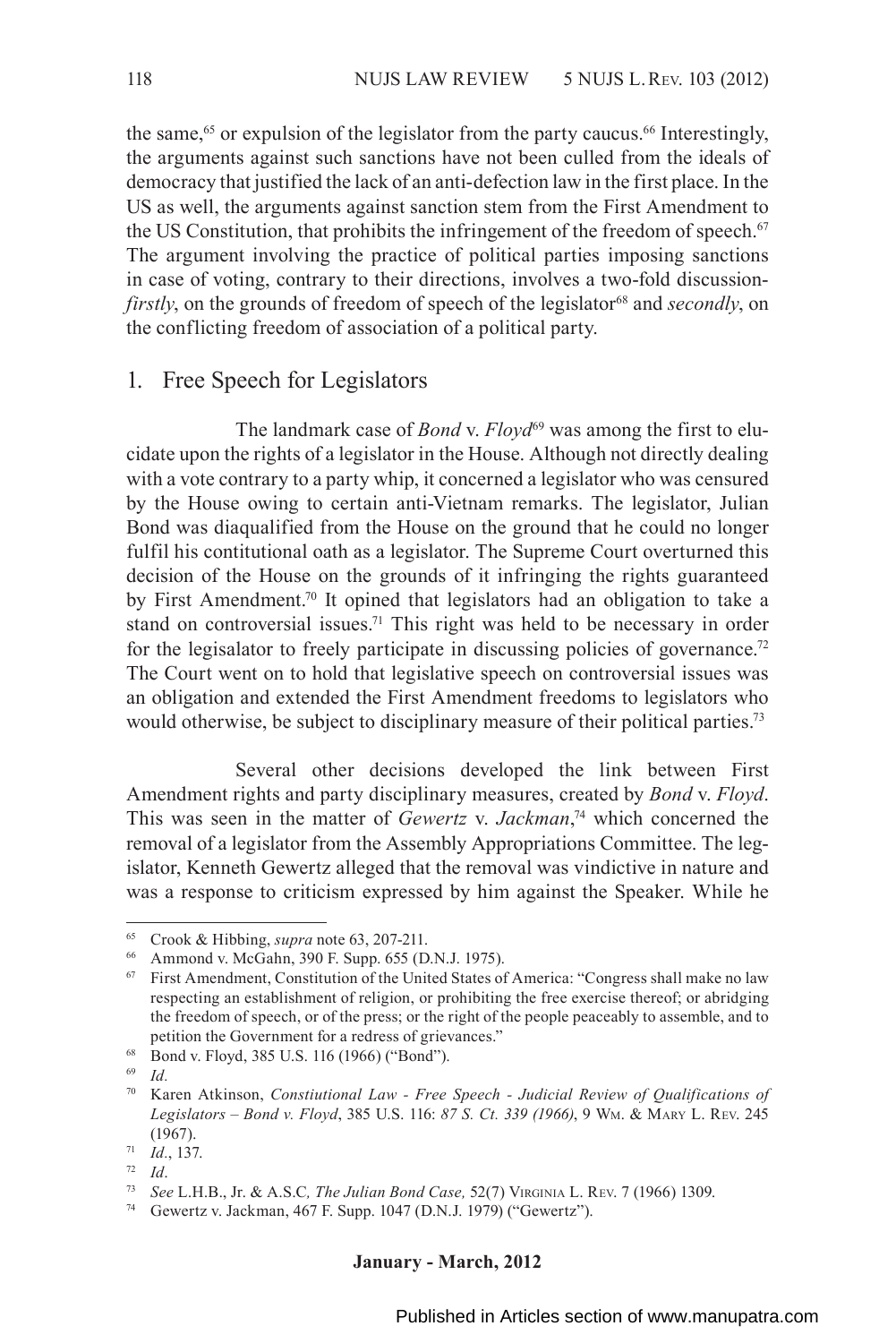was unable to conclusively prove any malicious intent in the removal, the case is important as the Court reiterated the staunch protection for a legislator's conduct in the House. Vitally, the Court refused to distinguish between minor curtailment of privileges and subtantive restrictions on the rights of a legislator. Both constituted, in its opinion, a violation of freedom of speech as the existence of an individual's constitutional right is not based on nature of the sanction imposed with which that person is threatened for exercising that right.<sup>75</sup>

The principle behind providing this right to legislators is that the courts do not distinguish between the First Amendment rights of an ordinary citizen and a legislator. Therefore, a legislator also enjoys the First Amendment rights that cover free speech as well as the the right to not speak in favour of something.<sup>76</sup> The First Amendment has even been extended to grant a legislator the right to association or not to do so, freely.<sup>77</sup> Courts in US have gone on to declare that the First Amendment affords the broadest protection to political expression and that free and uninhibited debate is a concomitant of the Free Speech clause<sup>78</sup> as well as a democratic government.<sup>79</sup> The extension of the rights principle is different from the privilege model followed in India. The two systems can, however, still be compared as nearly equivalent restrictions apply on voter rights.

Cruically, free speech, as protected by First Amendment, has been extended by courts to include the right of the legislators to vote freely.<sup>80</sup> The coercion of members to vote unconstitutionally thus, abridges their free speech rights. The possible criticisms of applying this principle in India, as we have suggested, would stem from the fact that it would preclude any avenue for disciplining legislators for breaking party unity at all. This lacuna too, has been addressed by US courts by elucidating upon the freedom of association of political parties and its allied rights.

#### 2. The Associational Rights of Political Parties

US Courts have declined to merely vest rights in individual legislators. They have also reiterated the right of association of a political party from the First Amendment, which allows complete autonomy in carrying out

<sup>75</sup> James S. Wrona, L. Francis Cissna*, Switching Sides: Is Party Affiliation a Tie that Binds?,* 28 Ariz. St. L.J. 735 (1996).

<sup>&</sup>lt;sup>76</sup> Washington Legal Found. v. Massachusetts Bar Found., 993 F.2d 962, 976 (1<sup>st</sup> Cir. 1993) ("The First Amendment protects the right not to speak or associate, as well as the right to speak and associate freely.").

<sup>77</sup> *Id.* 

<sup>78</sup> Gewertz, *supra* note 74, 1059.

<sup>79</sup> Bond, *supra* note 68, 137.

<sup>80</sup> Clarke v. United States, 886 F.2d 404, 406 (D.C. Cir. 1989), Miller v. Town of Hull, 878 F.2d 523, 532 (1st Cir. 1989).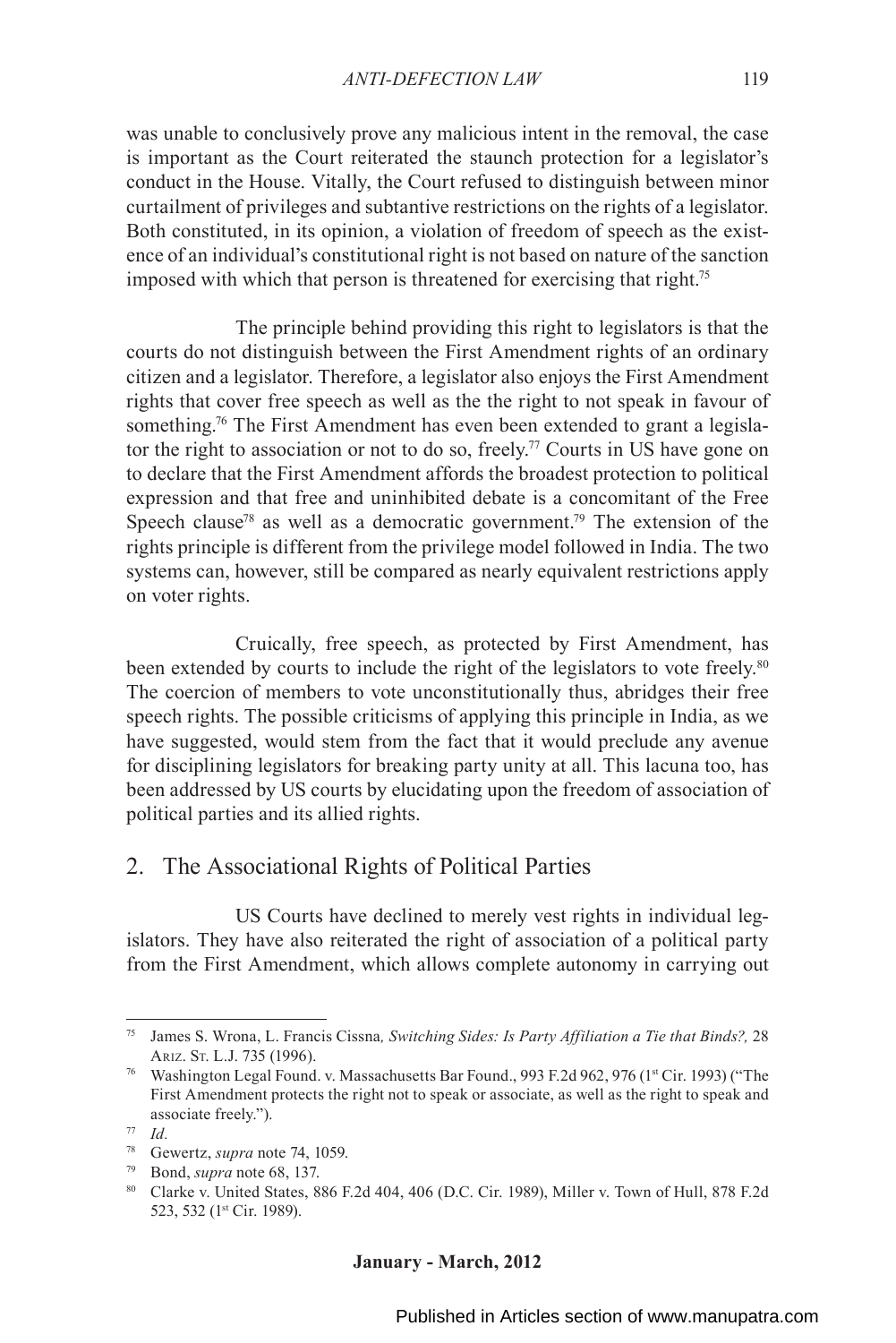its internal operations.81 In light of the same, courts were to enquire whether the party's freedom of association could override an individual member's freedom of speech.82 The courts held that between the right to vote and the right to form associations, the latter must necessarily take precedence as the right to organize a party in order to make an effective political structure is at stake in case of political parties.83 This right is clearly respected when associations exclude from the party, those who have incompatible views, despite the indvidual's right to an opinion.<sup>84</sup>

In the *Bond* and *Gewertz* judgments, the dispute juxtaposed the rights of legislators verus the House or a State entity. The dispute between a political party and its member on the other hand, would fall within the realm of affairs of a private association.<sup>85</sup> In such a scenario, political parties can exercise their privelege as an association and exclude members with conflicting philosphies.86 It is argued that parties cannot determine the membership of the legislator in the House. A party thus cannot discipline a legislator-member by using control over his legislature membership. Nevertheless, this does not preclude parties from expelling members from the party as, it would be unfair to use the powers of the organization with whose policies they disagree, to advance their incompatible personal views.<sup>87</sup> Thus, a legislator is protected from disqualification in case he opts to oppose his political party on a particular matter. He can be excluded from a party but not the House itself.<sup>88</sup> It is doubtful whether India can adopt a model, similar to that in the US when it comes to adjudicating upon the legality of a defection.

Even though the defection process is governed internally in the US, while it is dealt with by the Parliament in India, the latter must take lessons from the limited extent of sanctions that can be imposed by a political party upon the member. The imposition of sanctions can be watered down in India to only allow expulsion of a defecting member from his party without costing him his seat in the Parliament.

<sup>81</sup> Eu v. San Francisco County Democratic Central Committee, 489 U.S. 214 (1989). *See also*  Jonathan J. Jessin, *Renewing Intraparty Democracy: Assessing Competition, Deliberation and Associational Rights of Political Parties*, available at http://works.bepress.com/jonathan\_

<sup>&</sup>lt;sup>82</sup> Michael Stokes, *supra* note 62, 772.

<sup>83</sup> Ripon Society Inc. v. National Republican Party, 525 F.2d 567 (D.C. Cir 1975).

<sup>84</sup> O'Brien v. Brown, 409 U.S. 1 (1972).

<sup>85</sup> Michael Stokes, *supra* note 62.

<sup>86</sup> Democratic Party v. Wisconsin, 450 U.S. 107, 121-122.

<sup>87</sup> MICHAEL STOKES, *supra* note 62, 777.<br>88 Barley v Luzerne County Board of F

Barley v. Luzerne County Board of Elections, 937 F. Supp. 362 (M.D. Pa. 1995).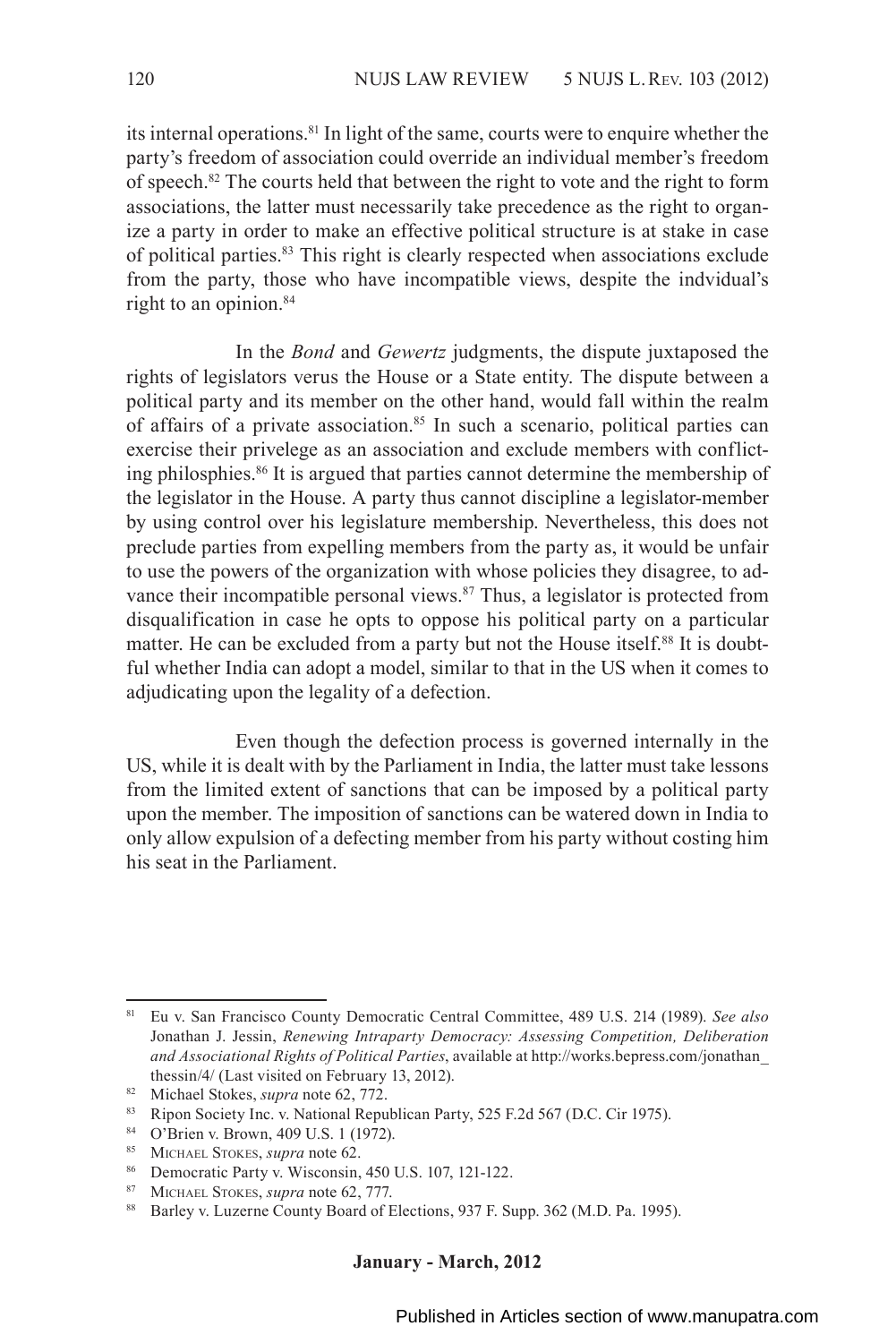### *B. UNITED KINGDOM: DISSENT MAKES NO DIFFERENCE*

The British Parliament, which provides inspiration for the Westminster model followed in India, is an institution from which great learning can be gleaned. Akin to Art. 105 of the Indian Consitution, Art. 9 of the English Bill of Rights, 1869 provides for freedom of speech in the British Parliament.<sup>89</sup> Like the US, however, the British Parliament does not provide for a separate anti-defection law. Here too, all matters of defection are governed by internal party rules.<sup>90</sup>

The justification for allowing free speech and voting in Britain stems from a Burkean understanding of a parliamentarian's role. Edmund Burke summed up the duty of the parliamentarian when he said, "Your representative owes you, not his industry only, but his judgment; and he betrays, instead of serving you, if he sacrifices it to your opinion".<sup>91</sup> This liberalist understanding of representation echoed by Birch<sup>92</sup> served to explain the member's duty to uphold the interests of the nation, even to the detriment of the constituency. This freedom to diverge from the interests of the constituency extends to differing from the party stance as well. If the member's views on a bill differ thus, he is allowed to dissent from the party stance.

The Burkean justification for this freedom is criticized because, as in India, people vote for parties and not people. The electorate's concern mainly lies with the party one represents and not the individual himself.<sup>93</sup> The allegiance of a parliamentarian thus, should lie not with the electorate but with his political party. The 'representative's judgment' espoused by Burke, which allowed him to dissent from his constituents must equally operate to allow dissension from his party. This allows a member to vote conscientiously and dissent on a particular policy of his party, which may or may not affect the interests of his constituency.

<sup>&</sup>lt;sup>89</sup> English Bill of Rights, 1869, Art. 9: That the freedom of speech and debates or proceedings in Parliament ought not to be impeached or questioned in any court or place out of Parliament.

<sup>90</sup> *See* The Parliamentary Labour Conscience Clause: While the party recognises the right of members to abstain from voting in the house on matters of deeply held personal conviction, this does not entitle members to vote contrary to a decision of a party meeting, or to abstain from voting on a vote of confidence in a Labour Government as referred to in R.K. Alderman,

*The Conscience Clause of the Parliamentary Labour Party*, 19(2) PARLIAM. AFF. 224 (1965).<br><sup>91</sup> Edmund Burke, *Speech to the Electors of Bristol*, available at http://press-pubs.uchicago.edu/ founders/documents/v1ch13s7.html (Last visited on January 23, 2012). 92 A. H. Birch, *The Theory and Practice of Modern British Democracy* in The Changing

Constitution 78 *as cited in* Philip Cowley, *'Crossing the Floor': Representative Theory and Practice in Britain*, Public Law 214-224 (1996). 93 *Id*.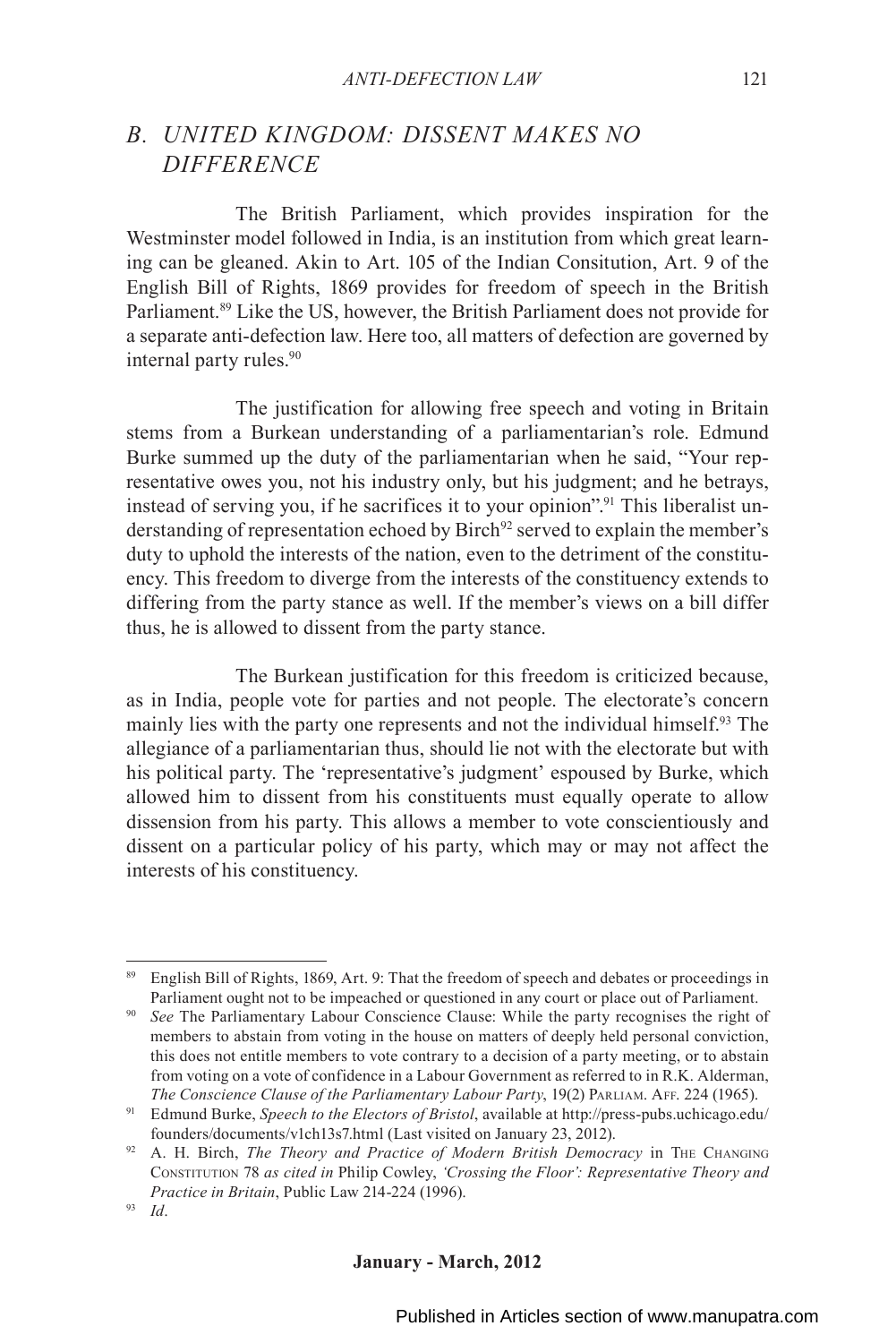The UK perspective serves as an important example to assuage fears of allowing dissent in Parliament. This is reflected in emperical research that seeks to throw light on the reasons why parliamentarians dissent from official party view while voting.94 It is widely understood that a member of the House functions in order to further his career. This would entail being in the good books of not just the party but also the constituency.<sup>95</sup> A member who tends to dissent from every position that his party takes up is unlikely to be seen as a reliable candidate by the electorate. The same implication is prevalent in case the member dissents on a matter of importance to the government. Thus, the practice of conscientious dissent is one that would be exercised rarely, in cases where a member cannot but vote according the call of his conscience.<sup>96</sup>

An analysis of the the cases of dissent during voting on the Nolan Committee Recommendations in the House of Commons reveals that dissent is more often restricted to long-serving backbenchers, members looking to retire at the end of the session and those who have conflicts with the interests of the constituencies.97 India must, therefore, not adopt a knee-jerk reaction to any form of dissent in Parliament. The 'representative's judgment' is a principle that should be extended to parliamentary practice in India in order to maintain a balance between meeting the interests of the political party on the one hand, and the constituency on the other.

# IV. CONCLUSION

The harms caused by Paragraph 2(1)(b) are an inherent by-product of its wide phraseology and application. Fortunately, this provision has not enjoyed an unblemished constitutional existence. The validity of the said provision was specifically challenged in the *Kihota Hollohan* judgment.98 Here too, the arguments of dissent and debate being stifled were raised and discussed before the Court. The judgment looked at the subversion of the constitutional rights of parliamentarians and aimed at providing a limited contour to the application of the impugned provision. The case, however, while trying to bring about good, fell short of the mark in light of the excessive solution suggested.

<sup>94</sup> R.J. Johnston *et al.*, *Sleaze, Constituency and Dissent: Voting on Nolan in the House of Commons*, 29 Area 1, 23 (1997). (The paper looks at voting in the House of Commons in 1995 regarding the Nolan Committee Recommendations concerning the disclosure of Members' financial interests linked to their Parliamentary position. The Government's position was rejected by the House owing to certain Members dissenting in favour of a Labour amendment. The article looks at the factors that motivates dissension and concludes that considerations such as reelection, career advancement and appointment within the party organization are prime among them).

<sup>95</sup> Brian J. Gaines & Geoffrey Garrett, *The Calculus of Dissent: Party Discipline in the British Labour Government*, 15 Political Behaviour 2, 115 (1993).

<sup>96</sup> *Id.* 

<sup>97</sup> R.J. Johnston *et al.*, *supra* note 94.

<sup>98</sup> Kihoto Hollohan, *supra* note 1.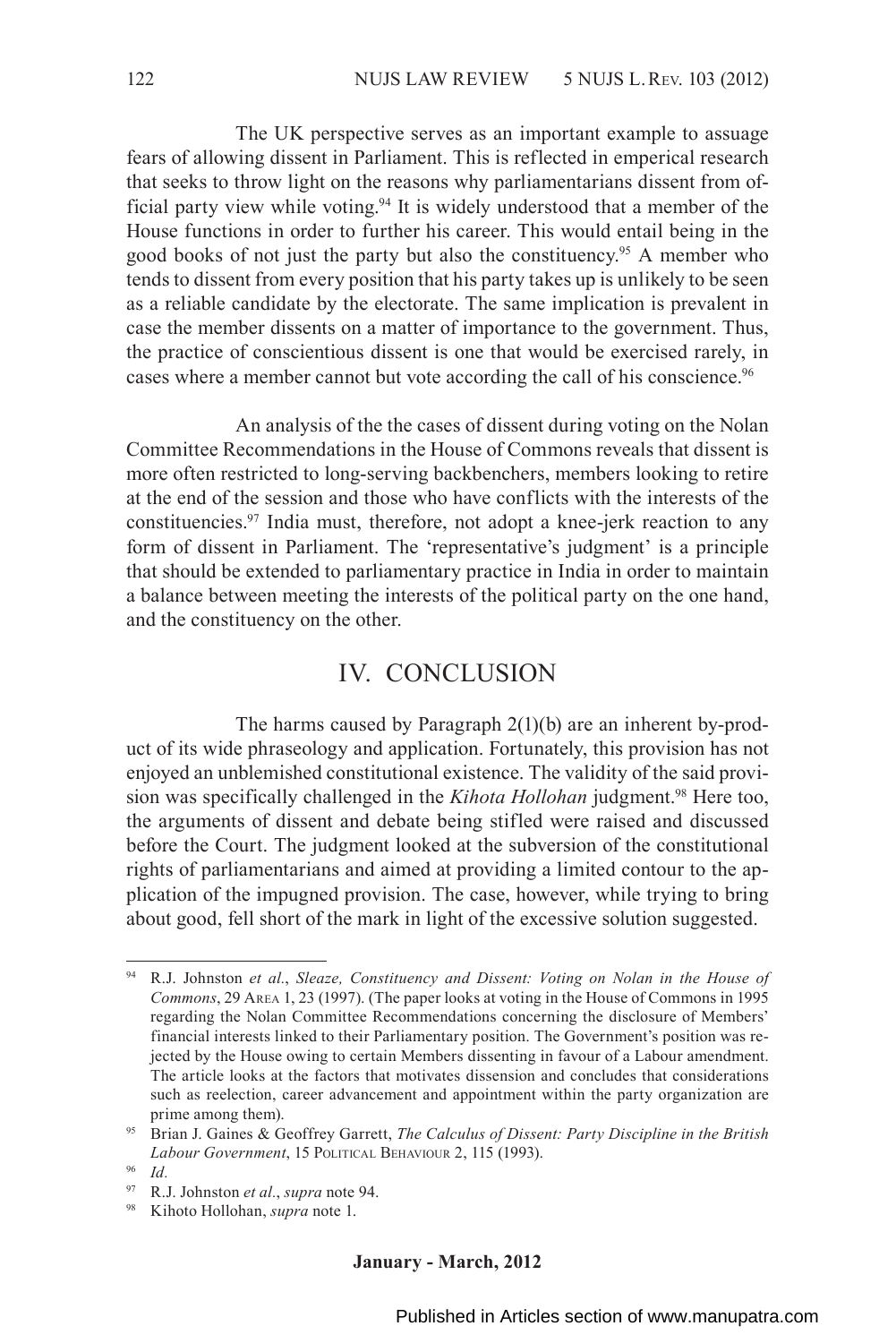### *A. INEFFECTIVENESS OF KIHOTO HOLLOHAN JUDGMENT*

In *Kihoto Hollohan*, the Supreme Court took into account the comparative understanding of the functioning of parliaments and political parties. It observed that there are several cogent arguments that impress upon the court, the importance of a party maintaining a united stand when laying forth their position and opinion.99

Keeping in mind the ideals of a well functioning parliamentary democracy, however, the Supreme Court held that party cohesion must be maintained only in limited cases. The element of parliamentary democracy could not be held to suffer at the altar of mere party stability. While the Court held that the wide phraseology could not justify a constitutional challenge, it did resort to harmonising the provision along with rest of Schedule  $X<sup>100</sup>$  It did so by limiting the very cases in which a member could be disqualified for a vote contrary to the directions of the whip. These cases were extended to vote of confidence or no-confidence as well as all matters concerning policies and programmes on the strength of which the party came to power.<sup>101</sup>

Confidence and no-confidence motions are clearly defined and justified cases of disqualification on grounds of dissenting from party lines. The principle flaw of the solution suggested lies in the third case elucidatedthat of policies and programmes on the strength of which the member has approached the electorate.

This ground implies that if a parliamentarian has been voted to power on the basis of the policies of his party laid before the electorate, dissenting against party lines at times of voting amounts to a breach of confidence. The move to prohibit dissent in such cases is counterproductive. This is so because in an electoral age where tomes are published as manifestos, it is practical for political parties to include a gamut of broadly phrased policies intended to be introduced in order to create a larger vote bank. Every policy that concerns the nation would be enumerated in the manifesto and these would invariably be proposed for deliberation in the Parliament during some stage of the House tenure. For instance, the seeds of the Women's Reservation Bill were sown in the election manifestos of both the Congress and BJP.102 Despite this, appar-

<sup>99</sup> *Id*., ¶¶ 19 and 49

<sup>100</sup> *Id*., ¶49.

<sup>101</sup> *Id*., ¶9.

<sup>102</sup> *Manifesto of the Indian National Congress* available at http://aicc.org.in/new/manifesto09 eng.pdf (Last visited on January 24, 2012), ("The Indian National Congress will ensure that the Bill for reserving 33% of the seats in the Lok Sabha and the State legislatures is passed in the 15th Lok Sabha and that the elections to the 16th Lok Sabha are held on the basis of one-third reservation for women."), *BJP Manifesto: Lok Sabha Elections 2009* available online at http://www.bjp.org/index.php?option=com\_content&view=article&id=137:manif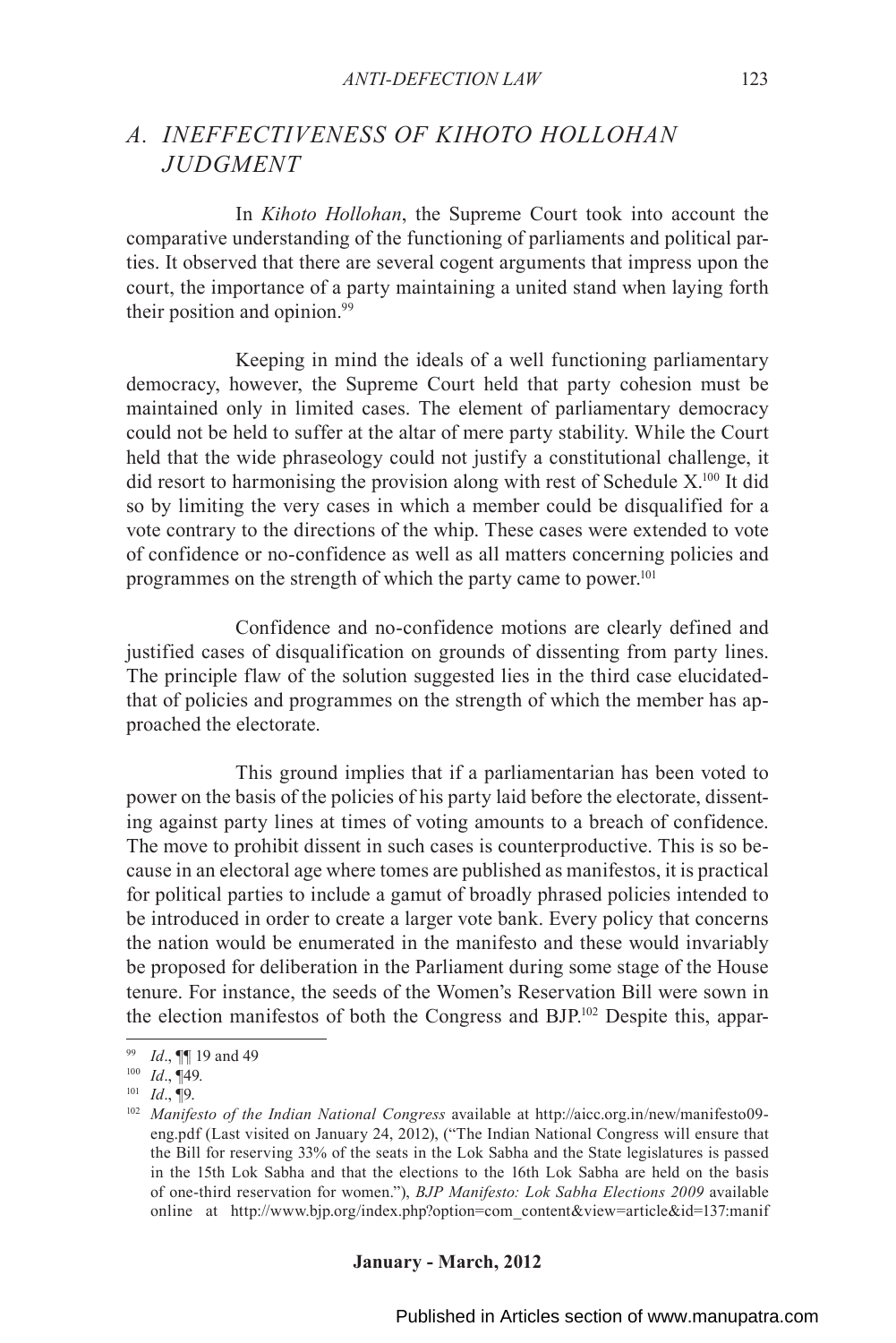ently nearly seventy percent of members of the Lok Sabha were conscientiously against this reform and were forced to vote in favour of change due to the issue of a whip.103

It would be difficult to establish that a policy from the manifesto was not an issue on the basis of which the member and party came to power. There is every chance thus, that an obscure, unforeseen issue that did not contribute to the party's victory would preclude the parliamentarian's right to vote freely and expose him to the threat of disqualification from the floor of the House. The Court, therefore, by attempting to constrain the instances of disqualification from voting, has unwittingly given too expansive a ground for when dissent is prohibited. Thus, the Court's best intentions are prone to be misconstrued by this inherent flaw seeing as it does not restrict the plethora of issues concerning which whips can be issued.

### *B. THE DILEMMA OF A BAD WHIP*

The excessive and ineffectual interpretation of Paragraph 2(1)(b) by *Kihoto Hillohan* has led to a frequent use of whips by leaders in everyday parliamentary politics. Under the guise of integral policy programmes, parties have issued directions to their members for inconsequential matters, the nonobservance of which continues to attract the disqualification under Schedule X. The Karnataka Assembly provided a sordid instance of the same when certain BJP members were disqualified when they defied a party whip directing them to vote in favour of a particular member for the post of the Speaker of the Assembly.104

Despite reading down the scope of Paragraph 2(1)(b), *Kihoto Hollohan* failed to address any mechanism to challenge a whip issued outside the constitutional boundaries prescribed. It did not even issue any instructions to Speakers to keep the observations of the Court in mind while deciding upon a defection petition. Two harms emerge from this. First, this lacuna does not check the disqualification of members for non-observance of whips in trivial matters. This would act as a deterrent to free voting in the House. This was reflected recently when Mamata Bannerjee issued an informal whip, directing Trinamool Congress MLAs to cast their vote in favour of Mr. Trivedi, the Trinamool candidate for the Rajya Sabha.<sup>105</sup> Though the defiance of such a whip may not attract disqualification proceedings, few would dare to defy such a

esto-lok-sabha-election-2009&catid=50:election-manifestos&Itemid=549 (Last visited on January 25, 2012) ("The BJP remains committed to 33 per cent political representation for women, and shall act on this after coming to power.").

<sup>&</sup>lt;sup>103</sup> The Indian Express, *BJP chief whip spills it out: 70% of MPs oppose Women's Bill available* at http://www.indianexpress.com/news/bjp-chief-whip-spills-it-out-70-of-mps-opp/589444/ (Last visited on January 21, 2012). 104 D. Sudhakar v. D.N. Jeevaraju, (2011) 3 Kant LJ 437.

<sup>105</sup> The Statesman (India), *Congress rests Rajya Sabha case on cross-vot*e, March 17, 2002.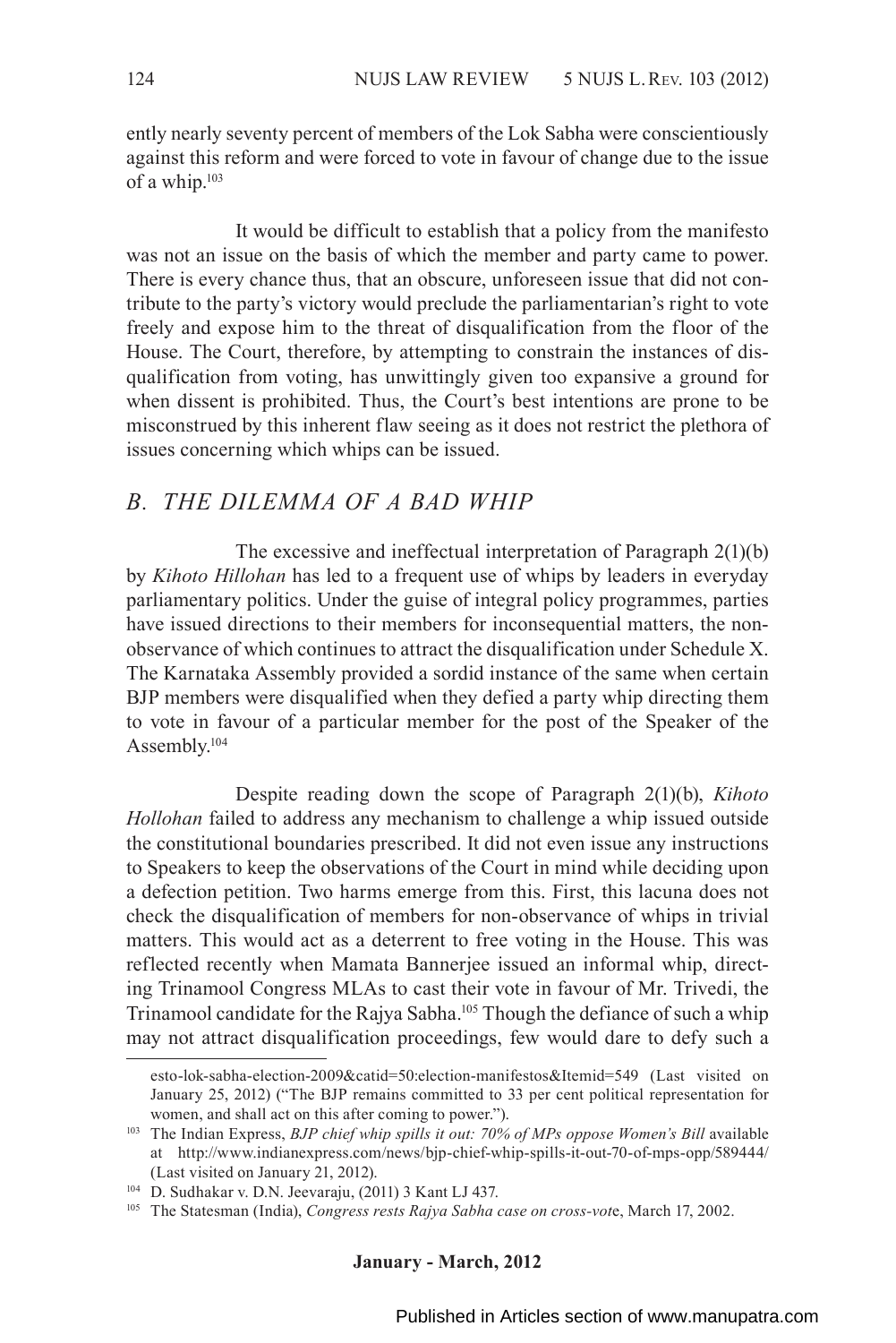direction and risk inviting the wrath of the party leaders, who have the sole discretion to invoke Paragraph 2(1)(b) to either initiate the disqualification procedure or condone a member's actions.

Second, the lack of formal regulations in the case of whips means that a member can challenge a wrong whip *after* the disqualification process, on the grounds of unconstitutionality. The availability of only an *ex post facto* check implies that parliamentarians will always be unlikely to disagree with the directions of the party in times of voting. The frustration against the inability to dissent on the floor of the House prompted Manish Tewari, Spokesperson of the Congress to initiate a Private Member's Bill in the Parliament.106

# *C. LIMITED WHIP VERSUS CURTAILED DISQUALIFICATION*

A proposed solution that has picked up steam was suggested by Manish Tewari, Member of Parliament, Lok Sabha. The suggestion deals with a constitutional amendment to limit the scope of Paragraph  $2(1)(b)$ .<sup>107</sup> The version of the law proposed by Tewari limits disqualification under Paragraph 2(1) (b) to be a possible sanction only if the member dissents against a whip issued in the following instances:108

- "(i) motion expressing confidence or want of confidence in the Council of Ministers,
- (ii) motion for an adjournment of the business of the House,
- (iii) motion in respect of financial matters as enumerated in articles 113 to 116 (both inclusive) and articles 203 to 206 (both inclusive),
- (iv) Money Bill"

The propositions made by Tewari are akin to the recommendations made by the Dinesh Goswami Committee on Electoral Reform<sup>109</sup> where it was suggested that disqualification must be imposed only in cases of vote of confidence or no-confidence motions. By circumscribing the ambit of disqualification, this bill seeks to make the necessary change of creating greater room

<sup>106</sup> The Constitution (Amendment) Bill, 2010, Bill No. 16 of 2010.

<sup>107</sup> Anita Joshua, *Congress MP moves Bill to amend Anti-Defection Law*, available at http://www. thehindu.com/news/states/article103984.ece (Last visited on January 24, 2012).

<sup>108</sup> *Id.*

<sup>109</sup> DINESH GOSWAMI COMMITTEE ON ELECTORAL REFORMS (as referred to in PRS Legislative Research), The Anti-Defection Law-Intent and Impact, November 23, 2011, available at http://www.prsindia.org/uploads/media/Note%20on%20Anti-Defection.pdf (Last visited on January 20, 2012). ("Goswami Committee Report").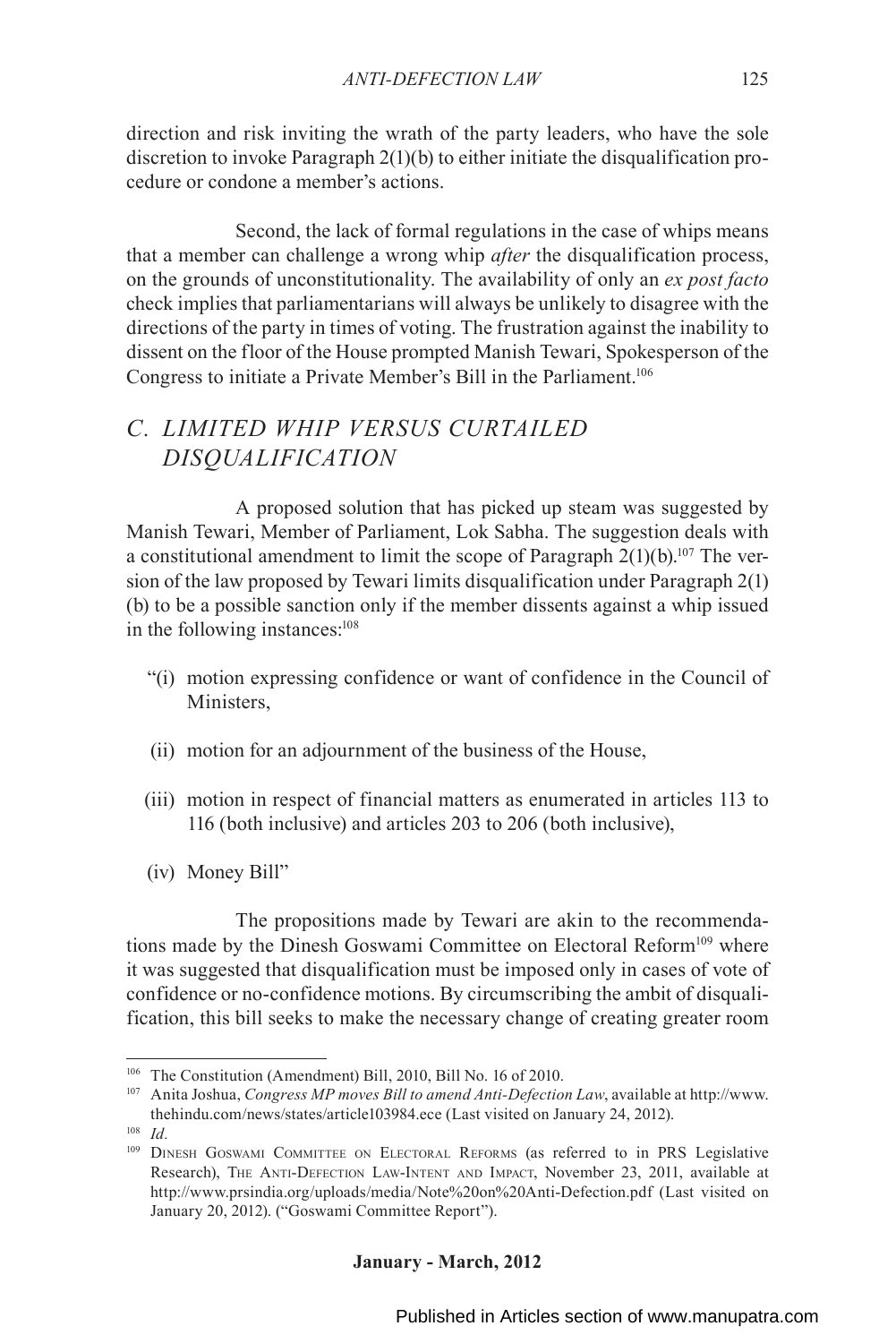for political and policy expression in the Parliament. Such a law would liberate legislators from the whip-imposed fear of losing their membership except in cases where the life of the government is threatened by a no-confidence motion, money bills and some crucial financial matters.<sup>110</sup> This measure would act as an effective countervailing approach to the flaws in *Kihoto Hollohan*.

An alternate proposal had been discussed by the 170<sup>th</sup> Report of the Law Commission of India. It suggested that there must be regulation on the issue of whips. It opined that whips should be allowed to be issued solely in cases where the existence of the government was at threat.<sup>111</sup> This recommendation is at odds with Tewari's Bill and the observations of the Goswami Committee Report. This situation may be rationalized when it is remembered that the Law Commission Report argues for issuance of whips in limited circumstances. On the contrary, Tewari and the Goswami Committee Report argue for disqualification on limited grounds. The difference is that while the latter implicitly allow a whip to be issued in any case, it argues that penalty in the form of disqualification can only be imposed in limited circumstances. On the contrary, the former aims to restrict the very issuance of whips.

Tewari's solution seems to be more appropriate in light of the remedy sought and the comparative instances cited. As the American jurisprudence teaches us, the associational rights vested in a political organisation allow it to formulate its own rules of procedure and impose punishment for violation of the same.<sup>112</sup> This includes the issuance of whips and dealing with acting contrary to the directions of the whip. Any restriction on the issuance of a whip can amount to an effective curtailment of the said rights to administer its own internal affairs. India too, should allow political parties to initiate internal disciplinary proceedings for dissenting against a whip. It should not, however, curtail freedom of expression of parliamentarians by disqualifying them for dissent, when internal disciplinary methods can easily address the problem.

Tewari's solution is more appealing as it better meets the intended objective of anti-defection law when compared against the status quo. The aim of maintaining party stability is met, as floor crossing is not being challenged, at least for now. The impugned provision has, however, contributed to the several aforementioned harms to parliamentary democracy. In addition, restricting free voting has not led to less corruption on the floor of the House. In fact, mistakes from *Narasimha Rao* have caused a bigger threat of cash for votes than the unbridled right to vote. The tweaking of the said clause to mandate disqualification in limited cases, while keeping everything else same, would take care of numerous defects from the current formulation.

<sup>110</sup> *See* B. Venkatesh Kumar, *Anti-Defection Law: Welcome Reforms*, 38(19) Economic & POLITICAL WEEKLY 1838 (2003).<br><sup>111</sup> 170<sup>th</sup> Report, *supra* note 49.

<sup>&</sup>lt;sup>112</sup> Michael Stokes, *supra* note 62, 777.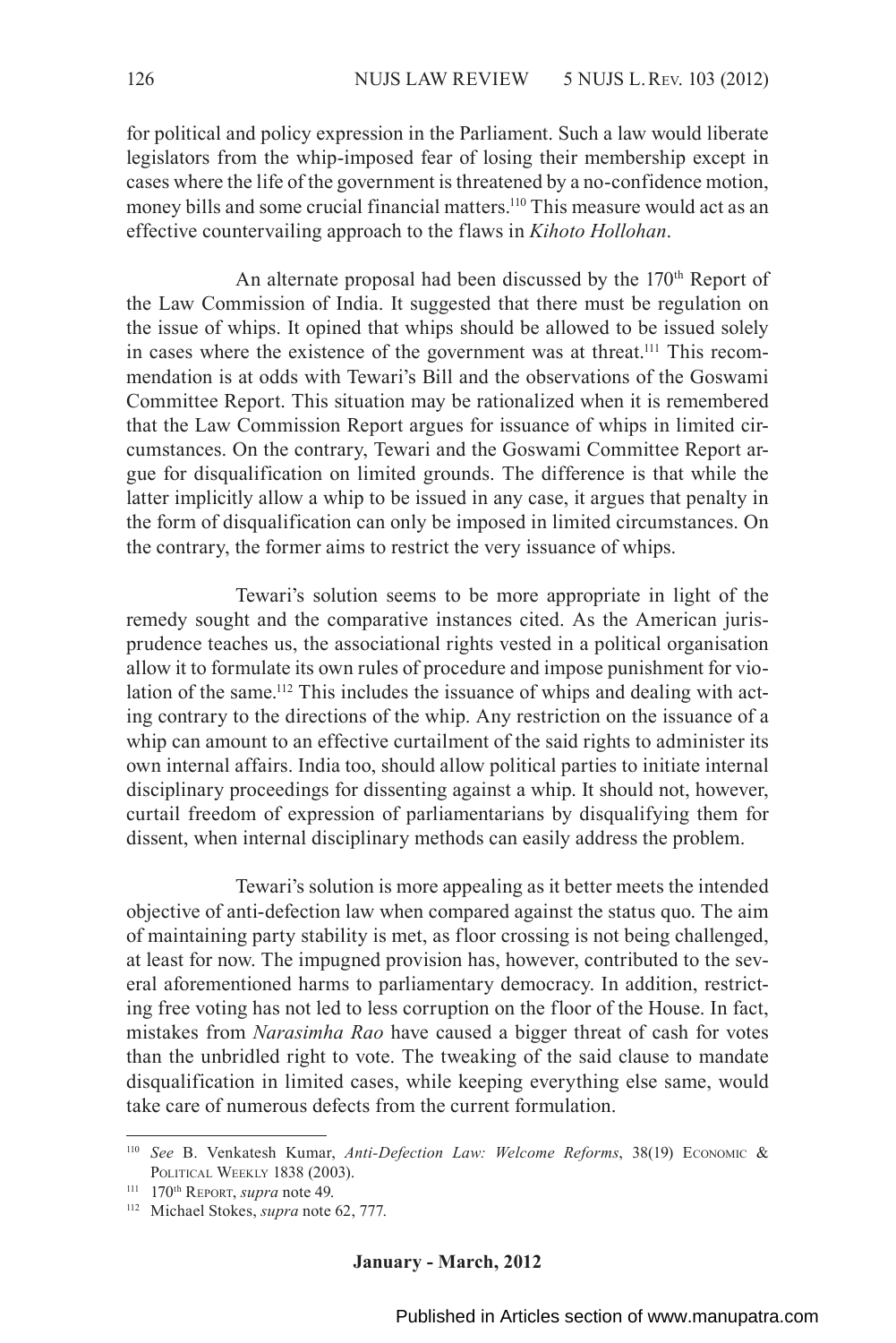In any case, collectively dealing with floor-crossing and voting amounts to a mischaracterisation of the two activities. If floor-crossing were to be allowed, the member would cease to be a part of the party and would not be mandated to vote for it in times of a no-confidence motion. In a case of a dissenting vote, however, the member may at most, be expelled from the party. His unattached status on the floor of the House would still mandate that he vote in favour of his party in times of a no-confidence motion. The different implications of the two actions make it more compelling to deal with them differently. If disqualification were to be restricted to the cases suggested by Tewari, party stability would in no way be harmed.

In suggesting the watering down of the present formulation of defection law in India, this paper maintains a balance between the intended freedom to vote and dissent, and the associational rights vested in political parties. Any restriction on voting in Schedule X must be done away with, in the interests of greater and livelier debate in the House, which could lead to better formulated legislations. At the same time, it must be remembered that Schedule X serves to protect the sanctity of a political formation as well as the life of a government. In order to safeguard this function, the principles of responsible and unified political formations cannot be ignored. Therefore, Indian parliamentary practice must adopt the learning from the US and British practices in order to perform its mandate to the fullest. If this cause is taken up, perhaps then, a harmonious atmosphere for Parliamentary democracy, which is not beset with the rigours of Paragraph 2(1)(b), can be fostered. In a time when poor work ethics and commitment in the Legislature has become the norm, the time has never been more ripe for an exceptional measure.

Published in Articles section of www.manupatra.com